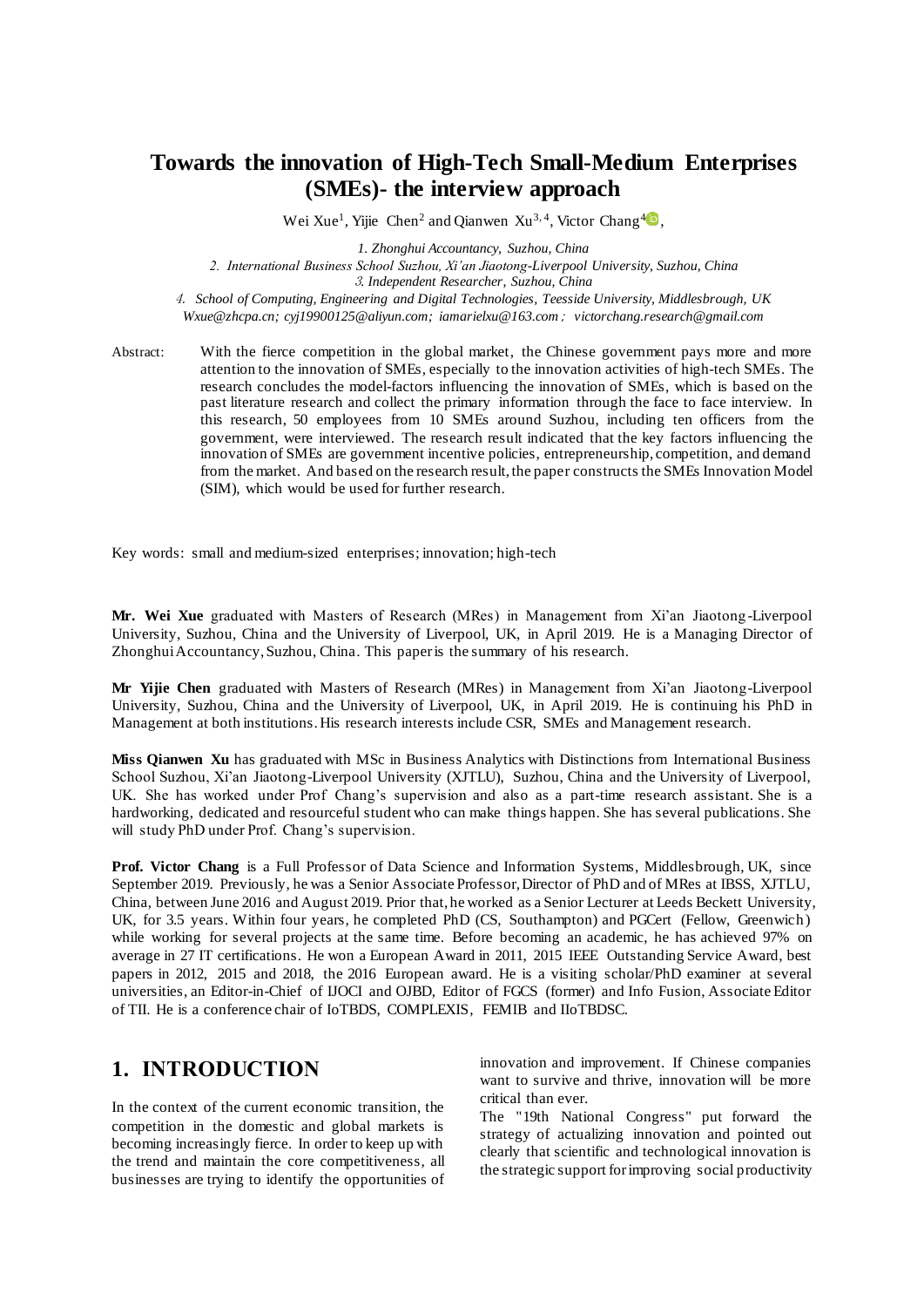and comprehensive national strength, and must be placed at the core of the overall situation of national development.

Some industries in China have made great achievements in the development of the high-tech product and the innovation of the business model.

McKinsey (2016) found that China has delivered a good performance in the innovation of efficiencyoriented and market-centric business, such as new energy, e-commerce, high-speed trains and mobile phones. SMEs are the main carriers of science and technology transformation, and their role in the innovation is more and more important. According to the statistics from the Chinese government, SMEs occupy over 70% of China's technological innovation. Xu (2006) analyzed that SMEs obtained over 65% of patents and 80% of new product development.

However, actually, SMEs' innovation motivation is not strong.In that the size of SMEs is small, financial resources are insufficient, and their ability to withstand risks is weak. They intend to adopt a lowtech development strategy to reduce costs.In addition, although some SMEs gradually realize that technological innovation affects the sustainable development of enterprises significantly and are conducting innovative operations, it is common for their innovation achievements to be damaged by other companies without proper punishment. Law enforcement is weak that patents and other intellectual property rights are not adequately protected, leading to the disintegration of the innovation initiatives.

Furthermore, SMEs' innovation activities mainly rely on talents and high-skilled employees. SMEs are too small to attract those high-level employees and bear the increasing employment costs of senior employees. In addition, the cost of living in the cities within the Yangtze River Delta Region is higher than that in other regions in China.

However, how to build and develop innovation capability is a huge challenge for small and medium enterprises. According to the Chinese statistics yearbook (2016) states that 65% of SMEs closed in the past 5 or 10 years. The survival rate of SMEs only arrives at 10% in the last ten years. The founder of the management of such enterprises should find the approaches to deal with this hurdle affecting sustainable growth.

This research purpose is to find what are the key factors driving technology-based SMEs to carry out technological innovation. The method this research employs is a qualitative approach based on the interview with the owners or the management of SMEs located around Suzhou city. This research selects Suzhou because it is one of the most developed cities in the Yangtze River Delta and a national hightech industrial base is established in this area. Furthermore, our research attempts to propose a model that can develop further quantitative analysis. The research result indicated that the key factors influencing the innovation of SMEs include the

government incentive policies, entrepreneurship, competition and the demand from the market.

## **2. LITERATURE REVIEW**

### **2.1 The definition of innovation**

Today, each government is advancing innovation all over the world. The organizations are proposing business innovation. But the innovation, a term with a broad meaning, does not have generally accepted definitions. Traditionally, for a long time, the industry and academia always simply consider innovation as R&D activities. And most past researches thought R&D as the only method of innovation. Such a research definition hypothesis ignored most of the other innovation activities of enterprises. Actually, some of the recent survey and industry practices have shown that business innovation was diversified that people could think before. The old concept of "innovation" is no longer adapted to the individual enterprises' strategic decision-making, and further causes many enterprises to feel the confusion of innovation (Kuratko, Covin, & Hornsby, 2014).

The past literature always confused the innovation and R&D in practical research. And then, such research would cause the credibility and validity degrade of the research outcome about the influencing factors of innovation. Actually, R&D should be only part of the innovation of enterprises. Dosi (1988) stated that innovation could be the form of "search, find, experiment, develop, copy, or adopt new production engineering or organization structure". Jensen (2007) concluded that there were two types of innovations: a science-oriented model, theorytechnology-innovation, or the R&D driving innovation. The other is an innovation based on the experience of production engineering, as the new business model. Santamaria L et al. (2009) indicated that innovation could occur in industries and SMEs with deficient levels of R&D capabilities, or even without R&D activities. For example, innovation from the service industry is always be ignored by the public. However, the enterprises within the service industries can emerge innovation based on the service manner, or the interaction approach between the enterprises and their customers (Johne & Storey, 1998). Kuo, Kuo, & Ho (2014) indicated that the new business innovation approach would challenge the traditional operation process in the finance sector, like the bank and insurance industry. Therefore, innovation is supposed to be considered as the idea or way to create or improve (Garcia & Calantone, 2002).

In this research, the broad meaning of innovation was adopted. As in the current, it is a trend that the concept of innovation will become more and more diverse and it is important to understand their development and influence on the enterprises. In addition, the interviewees of our research come from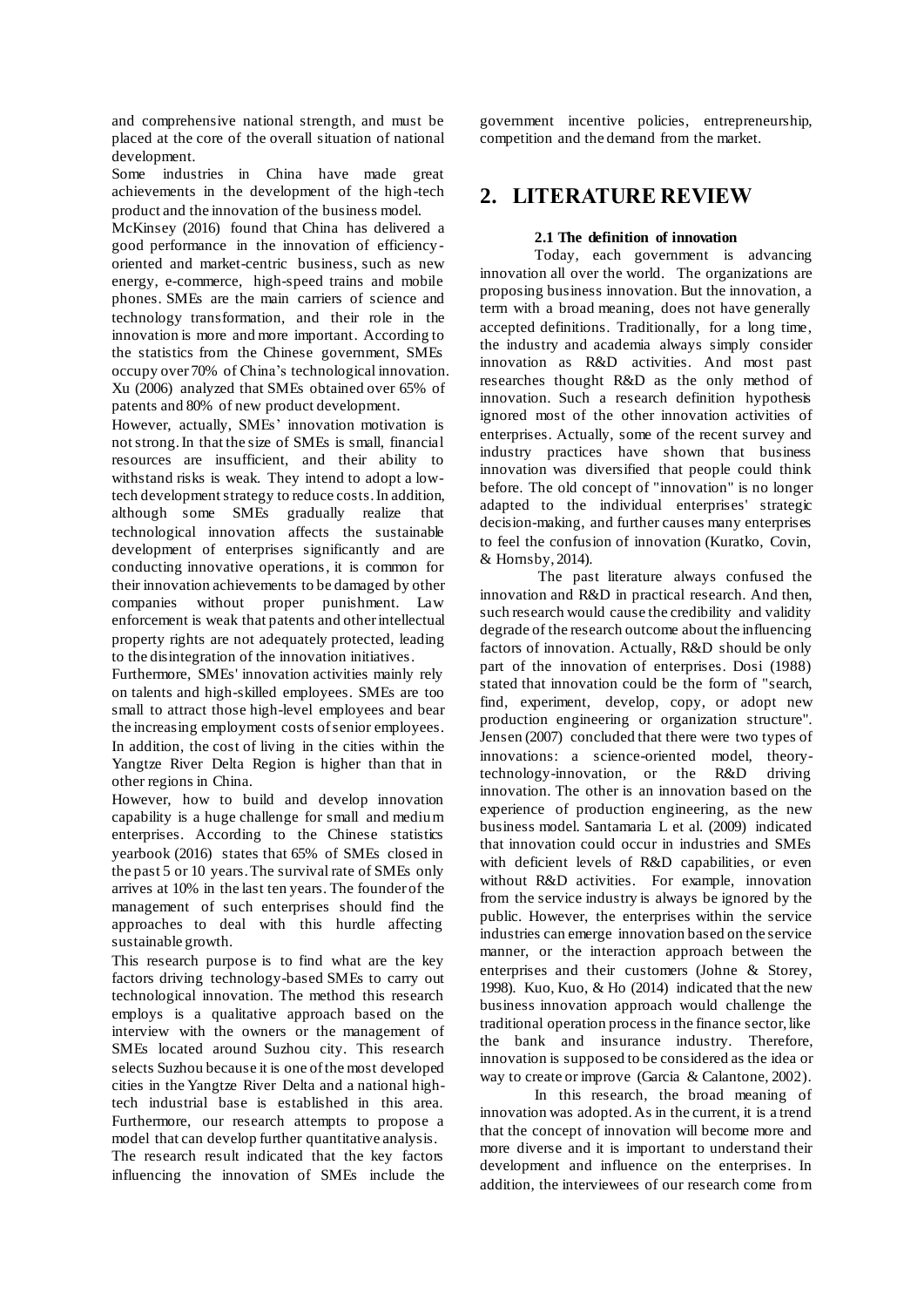various industries or departments that are experiencing innovation, such as manufacturing, trade service, Internet, finance department and so on.

#### **2.2 Past literature review**

Prior research has done from different<br>ives about enterprise innovations. The perspectives about enterprise innovations. innovation is the most important driver for the enterprises' success and growth (Cho and Pucik, 2005) in such an intensively competitive business environment. Artes (2009) studied the Spanish enterprises and found the market competition would influence its innovation capability. The more intensive competition the enterprises face, the more driving forces there are for enterprises to enable innovations (Lee, 2009).

The traditional organization growth model is innovation activities that would drive the development and technology progress of enterprises (Cohen and Levinthal, 1990; Grossman and Helpman, 1994). Van Dijk et al. (1997) researched that the innovation would provide more profit opportunities to the enterprises, and in turn, the profit would finance the enterprise for more innovations.

The factors or variables influencing the innovations are so abroad that any random combination would lead to different research conclusions. But in summary, the past research about the factors can be categorized into internal and external factors.

The incentives or grants from the government are one kind of external factors and have an influence on the innovation of SMEs.

The National Innovation System theory (Nelson, 1993) and the Triple Helix theory (Etzkowitz and Leydesdorff, 2000) both mentioned that government is one of the crucial factors to push forward the innovation capability of the enterprises. In addition, Nelson (1959) indicated that the enterprises' innovation and R & D activities have a non-rivalry effect on society. Because the innovation of SMEs is promoting the development of the society, thus, the government has the incentives to support the innovations, which benefits the innovation activities in return. (Jue, 2018).

Zemplinerová (2010) and Cerulli and Poti (2008) researched the Italian companies and found a positive relationship between policy and innovation. Mairesse and Mohnen (2005) indicated the positive effect of R&D investment on the innovation output based on the survey of the French manufacturing enterprises. Zemplinerová and Hromádková (2012) even indicated the scale positive effect of the companies on the innovation by analyzing the Czech Republic industries database.

The past literature has listed the following elements related to government incentives:

1) Tax incentive, direct R&D subsidy, special loans (Aerts et al., 2004; Almus and Czarnitzki,

2003; David et al., 2000; Hall and van Reenen, 2000; Martin and Scott, 2000, Borrás and Edquist, 2013);

2) Law or policies protection, like patent, Tax rate discrimination;

3) Indirect fiscal support, including public procurement, professional service, and regulations for the talent (Chudnovsky et al., 2006, Sharif and Baark, 2009).

Guan and Yam (2015) investigated that financial support from the government played a significant role in the entity's innovation activities. Even some scholars thought that the tax incentives were more useful than the direct government R&D subsidy (Zhang & Guan 2018). But the preferable tax policies were considered as the primary tools to push the innovations (Qiu and Tao, 1998).

However, some studies have given conflict conclusions. Lerner (2000) that more government subsidy would be perceived to be more positive than less. But Zhang and Wu (2014) suggested that the government's financial support would have more drawbacks, sometimes even hurdling the innovation initiatives.

The market factors are external factors as well. The suppliers, customers, and competitors would feel the enterprises' innovation change through the service process or the products (Christensen and Rosenbloom, 1995).

The final innovation purpose of an enterprise is to meet the market's expectations. The intensity market competition would inspire the innovation willing of the enterprises (Deng, Jean, and Sinkovics, 2012). Choi (2015) researched that exporting firms tended to spend more money on innovation activities because new product or service would increase market sales and the customer's satisfaction. Brouwer and Kleinknecht (1996) indicated that the export market had a positive effect on innovation through empirical studies. Even in the domestic market, the market concentration had a significant influence on both large and small firms (Belsowics and Jakubiak, 2009). Also, Wan, Ong, and Lee (2005) performed the empirical study on Singapore 71 companies and concluded that the market size was very important for innovation.

At the same time, the external resources, knowledge, expertise from the external business partners, including suppliers, customers, are good sources for the enterprise to search the innovation directions, these resources can push the enterprise forward the innovation, even there are few formal collaboration agreements between them (Dahlander & Gann, 2010). Lokshin, van Gils, and Bauer (2009) already researched that enterprises could comprehend their own capabilities with the customer's skills to generate technology innovations.

Internal factors consist of the leadership and the structure of the team as well as internal innovation capabilities.

The founders or Leaders are always performing the key roles in the innovation activities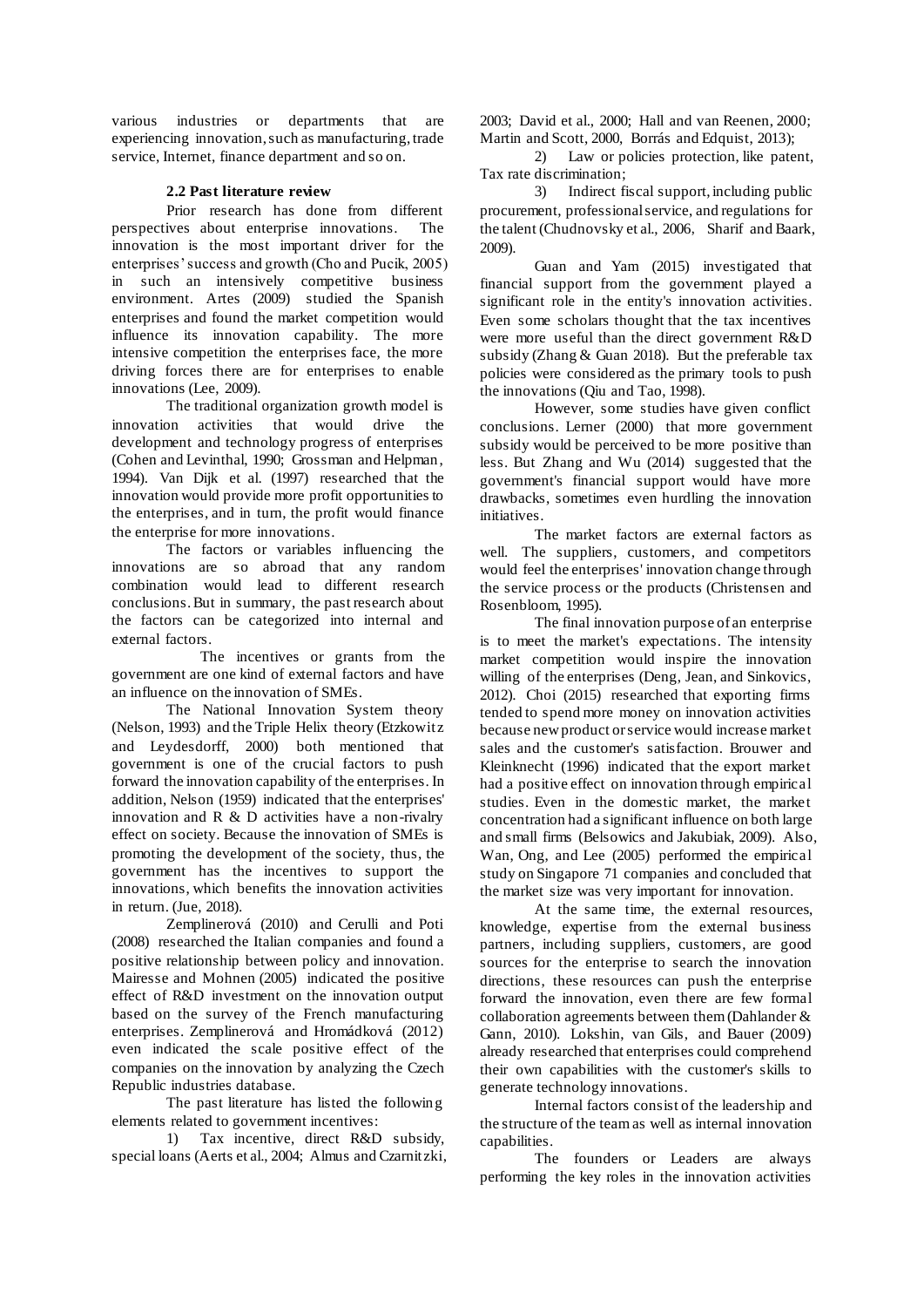(Mumford & Licuanan, 2004), Rosing et al. (2001) indicated the relationship between leadership style and the innovations based on the meta-analysis approaches. A proper leader can make the enterprise achieve effective and efficient innovation atmosphere, which could inspire the creativity and technological innovation capabilities (Li & Zheng, 2014; Tsai, Horng, Liu, & Hu, 2015).

Among the past research projects, there have been different discussions about the relationship between the diversity of the management team and the innovation.

Bantel and Jackson (1989) studied the diversity of the educational level of the management team and working experience was positively associated with the innovation of enterprises. Although the widely accepted concept about entrepreneurship is an individual act, the team spirit or the "partnership culture" is gradually dominant in modern business, and Gartner et al. (1994) indicated that the management of new ventures was usually a shared effort. Particularly, for the new high technology enterprises, which are mostly established by a team, not an individual (Roberts, 1991). The diversified educational background, knowledge and experience could shape the initial idea and strategy (Beckman, 2006). The management team can also determine the types of opportunities to mobilize resources, as well as the ability to use these resources to innovate and generate revenues. However, some studies also indicated that there were negative connections between management diversity and innovations (Van der Vegt and Janssen, 2003). Maybe the diversity of the management team can bring the new idea, but diversity can also have an obstacle function in the implementation of the innovations arising from the difficulties and conflicts.

The internal capabilities include many factors, such as employees, internal knowledge management, productivity, and technology, etc. And the internal R&D and innovation capability would increase the success probability of innovation. (Conte & Vivarelli, 2014). Adler and Shenbar (1990) addressed that innovation capabilities assist the enterprise in developing new products or services based on suitable technology to meet the market's expectations. And Dadfar, Dahlgaard, Brege and Alamirhoor (2013) researched that better internal innovation capabilities could produce new product categories based on the current product portfolio.

Some of the empirical studies had shown the positive relationship between productivity and innovation. (Lööf and Heshmati 2003, Griffith, Huergo, Mairesse, and Peters 2006, Vakhitova and Pavlenko 2010, Halpem and Murakozy 2009, Dotun 2015). Financial capabilities are also one of the most important factors for innovation (Lorenz, 2014). Mahendra, Zuhdi, and Muyanto (2015) researched that financial strength would influence innovation motivation and other activities. Compared with large

companies, SMEs have limited financial resources to invest in innovation and development activities. Sometimes capital intensity has much more influence on SMEs than on bigger companies (Belsowics and Jakubiak, 2009).

## **3. RESEARCH QUESTIONS AND RESEARCH METHOD**

#### **3.1 Research theory and method (case study and qualitative research)**

In this research, the qualitative method based on the surveys and face to face interview approach would be selected. The multiple case studies would be conducted to identify the factors driving technologybased SMEs to carry out technological innovation with all the information collected from the surveys and interviews.

Firstly, SMEs do not have an annual report to disclose the detailed operation information, and the innovation has a very broad meaning as well. Therefore, in order to find the relative importance of different factors to the innovation of SMEs, the first step should prioritize the factors from the survey. The questions in the surveys are designed to be open-ended instead of multiple-choice questions that are predetermined by the researchers in advance. This approach can provide deeper information about the superficial phenomenon. Secondly, a face-to-face interview approach will be conducted with the owners or the management of SMEs located around Suzhou city.

The interviewee would be asked questions related to the innovations with about 20-30 minutes. The questions are mainly about the kind of innovation in their organizations, the importance of innovation to their enterprises, three factors that influence their innovation activities and the relationship between their organization culture and innovation activities. The questions are all open-ended and the interviewees can express their opinions and the main points of their thoughts. The interviews were recorded during the process. Afterward, the reply would be collected to code the keywords about the innovation around the core questions. There are two steps in the encoding process. Firstly, to prevent missing keywords, each interview will be carefully listened to and re-listened. The topics and subtopics were then coded more carefully. Some of these themes are derived from past literature. Others are developed out of the case.

Finally, multiple case studies will be conducted in this research. A case study is the best approach to construct the theory after the analysis of the problems and phenomena arising from the management practice (Eisenhardt, 1989). The purpose of the research iswhich factors would influence the innovation in SMEs". This is exploratory research. The research would try to find a conclusion with the common features from the multi-cases study. The multiple case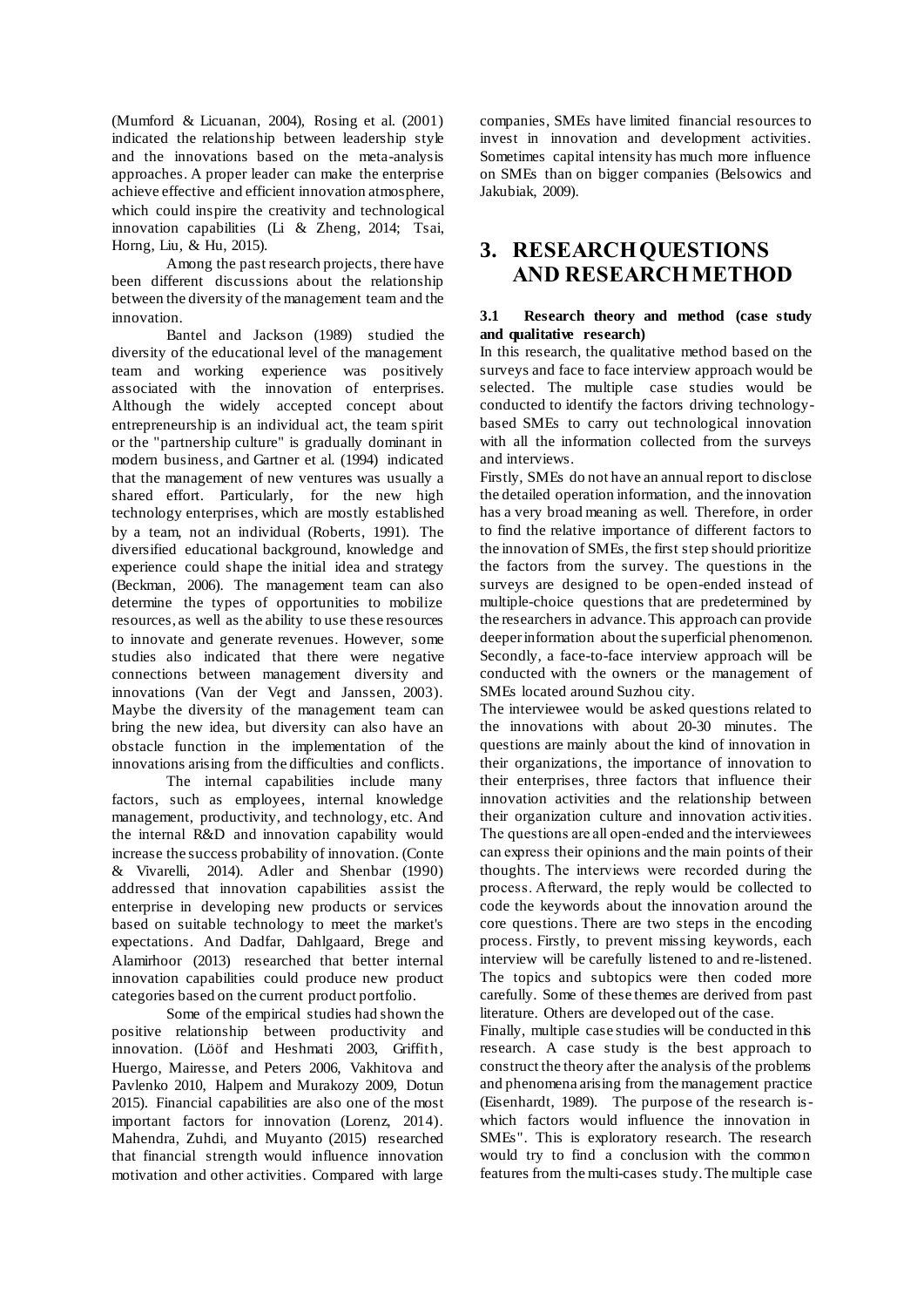studies can verify the findings in the different individual cases and confirm the common features (Yin, 1994). Additionally, the multi-case study would be more reliable and valid than the individual case study.

The research selected the qualitative method based on the survey and interview for two main reasons. On the one hand, the research difficulties on the innovation of SMEs are the statistics information. Because the innovation form of SMEs is diversified according to the different industries or operations of SMEs, and the innovation of each SMEs has its unique characteristics. In addition, most SMEs cannot afford the operation of a formal R&D department, which may lead to the missing data of this kind of innovation operations from the government statistics. Therefore, it would be inappropriate to conduct this research based on public statistics. The investigation method of survey and interview is more suitable in this research because the primary data can be collected from this approach, which is more direct and accurate than the secondary data from the public statistics.

On the other hand, the advantage of open-ended questions in the survey and the interview approach is that they allow the interviewee or those surveyed could have the freedom to express themselves. All of

the textual information collected provides a useful source of primary information for research as well, which can provide the guidance findings for the further quantitative findings. Compared with the closed-ended questionnaires, the open-ended questionnaires avoid the interviewees or those survey ones solely focus on the choices predetermined in advance by the researchers. However, the advance by the researchers. However, disadvantage of the open-ended questionnaires would be time-consuming and labor-intensive (Piqueras-Fiszman, 2015).

#### **3.2 Research samples and data collection**

The research target is the owners or the management of SMEs located around the Suzhou city, which is one of the most developed cities in the Yangtze River Delta. A national high-tech industrial base is established in this area.

Among all the cities in Jiangsu Province, the comprehensive strength of science and technology innovation in Suzhou has been among the best for ten consecutive years. According to the Suzhou Municipal Government, its investment in the research and development activities accounts for 2.78% of GDP, the rate of contribution to the scientific and

| Enterprise     | <b>Industries</b>         | Employee No. | Annual<br>Revenue<br>$(RMB)$ . | <b>Main Business</b>              | Location | <b>Establishment</b><br><b>History</b> |
|----------------|---------------------------|--------------|--------------------------------|-----------------------------------|----------|----------------------------------------|
| $A_{\epsilon}$ | Internet                  | 195e         | $50M_{\odot}$                  | E-commerce service                | Suzhou-  | $2001 -$                               |
| $B_e$          | Manufacturing             | 320.         | $10M_{\odot}$                  | Trolly manufacturing.             | Suzhou.  | 1995.                                  |
| $C_{e}$        | Pharmacy                  | 270.         | $90M_{\odot}$                  | Traditional Chinese medicine.     | Changshu | 2010                                   |
| $\mathbf{D}$   | <b>Internet</b>           | 230e         | $66M_{\odot}$                  | IT service.                       | Wuxi-    | $2008 -$                               |
| $E_e$          | Chemistry                 | $350\degree$ | $300M_{\odot}$                 | Raw material.                     | Wuxi-    | 2012e                                  |
| $F_e$          | Medical<br>instrument     | $50-$        | $20M_{\odot}$                  | Medical test instrument e         | Suzhou-  | 2011.                                  |
| $G_e$          | <b>Biology</b>            | $45\degree$  | $50M_{\odot}$                  | Biology R&D                       | Suzhou-  | 2013e                                  |
| $H_{\rm e}$    | Manufacturing.            | $150\degree$ | $25M_{\odot}$                  | Mechanical pieces of<br>equipment | Suzhou-  | 1999.                                  |
| $\mathbf{L}$   | Manufacturing.            | 470.         | $58M_{\odot}$                  | Precision manufacturing.          | Suzhou-  | 1994.                                  |
| $J_{\nu}$      | Trading.                  | $40-$        | $80M_{\odot}$                  | International trade.              | Suzhou-  | $2000 -$                               |
| $J_{\nu}$      | $\text{Trading}_{\sigma}$ | $40\degree$  | $80M_{\odot}$                  | International trade.              | Suzhou-  | 2000.                                  |

Figure 1: The basic information of sample enterprises

technological progress reaches 64.5%, and the output value of high-tech industries makes up a relatively significant share (47.7%) of the total output value of the year. (Suzhou Statistics Bureau, 2019). At present, society and economy are constantly changing, and the emergence of high-tech industries has become an important technology to promote economic growth in this century. He (2016) made an explanation on how high-tech industries can promote economic development from three aspects. Firstly, compared

with other industries, the high-tech industry has greater added value, faster upgrade rate, higher return and lower risk with the investment, which brings great advantages. Secondly, the high-tech industry has also effectively improved the labor productivity of employees. Finally, the presence of high-tech industries has changed traditional technologies and accelerated the development of enterprises. Therefore, increasing the development of high-tech industries is significant to the economy of Suzhou. In addition,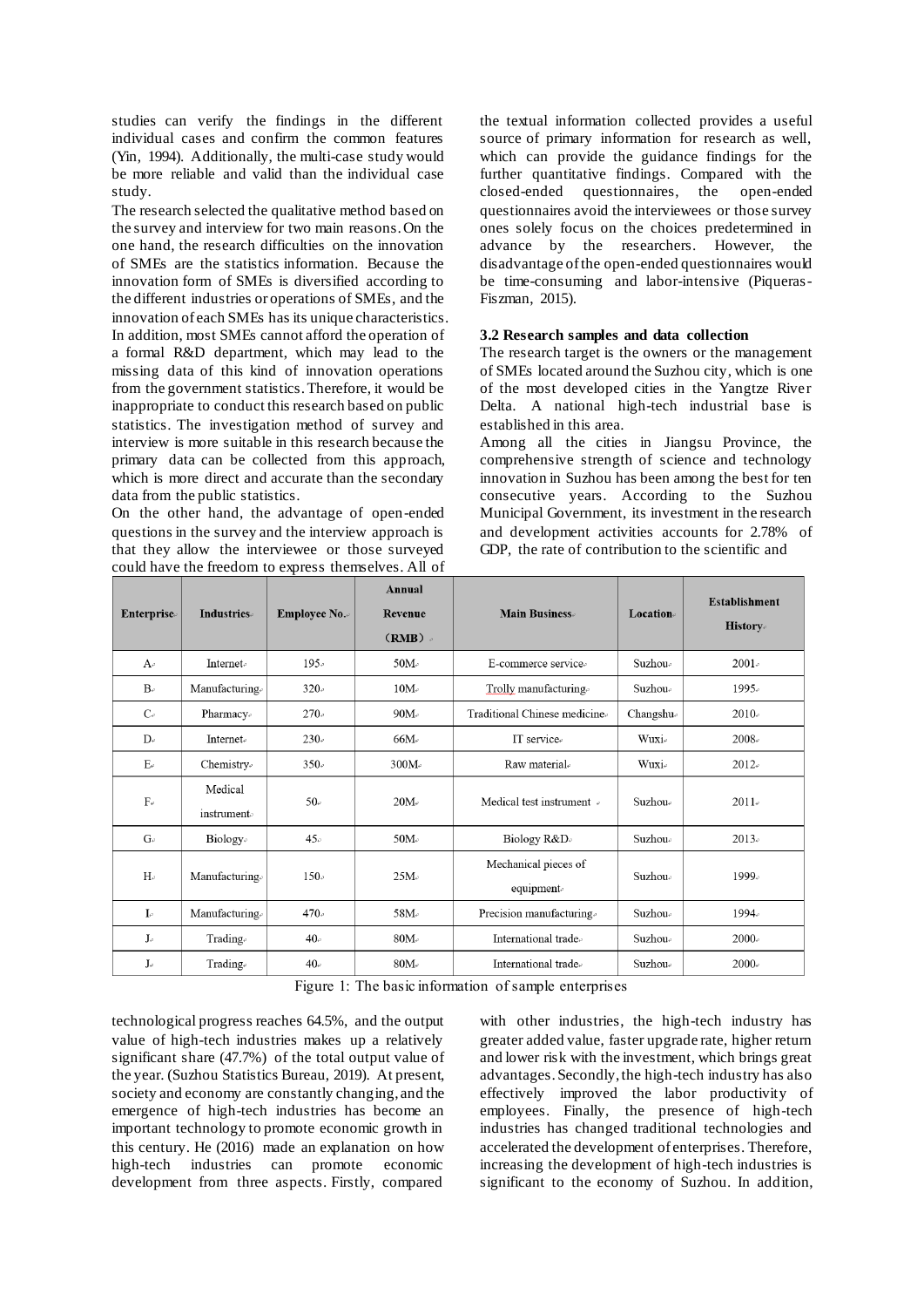with the ideal economic foundation, abundant human resources, convenient water and land transportation conditions and sufficient foreign investment, Suzhou has great opportunities to develop the science and technology innovation, which makes it a great target to conduct this research as well.

In this research, 50 employees from 10 SMEs around Suzhou, including ten officers from the government, will be interviewed. The background data of the targeted enterprises are shown in Figure 1. The 50 employees of 10 SMEs are from different positions in their company, including the owner or the founder, the CEO, or the general manager, the technology or operation middle level manager. Figure 2 shows the employees' demographic information. The ten government officers are the staff responsible for the supporting governance of SMEs innovations. The participants' demographics are shown in Figure 3.

Then this research would compare the comments from the enterprises and government officers.

#### 3.3. Context and ethics

During this research, ethical issues have been considered in the interview and questionnaire designed. When the samples were selected, they are told about the confidential agreement and the purpose of the research. If they have any concerns before or during the interview, they can actively quit from the research. And all the names shown in the paper have been replaced by the anonymous name. The analysis and final findings did not include any private information. Also, the participants have not been asked any sensitive or private questions.

 $\mathbf{D}$ -lated

| <b>Position</b>          | Number of           |                            | Number of Participants who attend the<br>innovation directly. |  |
|--------------------------|---------------------|----------------------------|---------------------------------------------------------------|--|
|                          | <b>Participants</b> | Average working experience |                                                               |  |
| CEO/Founder®             | $10\degree$         | 12e                        | 10e                                                           |  |
| R&D Manager(or Director) | 12e                 | $9\sigma$                  | 12e                                                           |  |
| Operation Manager        | $9\varphi$          | $8.5\degree$               | 8e                                                            |  |
| Employeese               | 5e                  | $4\sigma$                  | 5e                                                            |  |
| HR manager $\approx$     | 2e                  | 7e                         | $1\cdot$                                                      |  |
| Quality Manager          | 3e                  | 8e                         | 2e                                                            |  |
| Manufacturing Manager®   | 9e                  | $9\phi$                    | $7\varphi$                                                    |  |
| Total $\varphi$          | $50\degree$         | ₽                          | 45e                                                           |  |

| Figure 2: The participants' demographics from enterprises |  |
|-----------------------------------------------------------|--|
|                                                           |  |
|                                                           |  |
|                                                           |  |

| <b>Government Officer</b>             | <b>Department</b>                        | <b>Responsibility</b>            | кетате<br>experience<br><b>years</b> | <b>Location</b>     |
|---------------------------------------|------------------------------------------|----------------------------------|--------------------------------------|---------------------|
| $Zhou \in$                            | Financial bureau.                        | Government subsidy               | $8 -$                                | Suzhou $\circ$      |
| $Li(1)_{\nu}$                         | SMEs service center-                     | Policies and talent subsidy.     | $5.5\degree$                         | Suzhou <sub>e</sub> |
| Wang√                                 | Economy development<br>committee.        | A subsidy, Project Financing.    | 10e                                  | Suzhou $\circ$      |
| $\text{Han}_{\scriptscriptstyle\ell}$ | Science and Technology IT<br>bureau      | Technology Cooperation.          | 3e                                   | Suzhou.             |
| Youe                                  | Science and Technology IT<br>bureaue     | Patent                           | $5.5\circ$                           | Suzhou.             |
| Li(2)                                 | Government $PE_e$                        | VC for SMEs $\circ$              | $4.5\circ$                           | Suzhou <sub>e</sub> |
| Ji                                    | Enterprise development service<br>center | Preferable policies application. | $7.5\sigma$                          | Suzhou <sub>e</sub> |
| $Yu^{\circ}$                          | Tax bureau                               | Tax policies approvale           | $6.5\sigma$                          | Suzhou.             |
| Zhao $\circ$                          | Technology service center-               | Technology Cooperation           | $6\degree$                           | Suzhou $\circ$      |
| $Qian_{\epsilon}$                     | Science and Technology IT<br>bureau      | Business incubator.              | $6\degree$                           | Suzhou.             |

Figure 3: The participants' demographics from government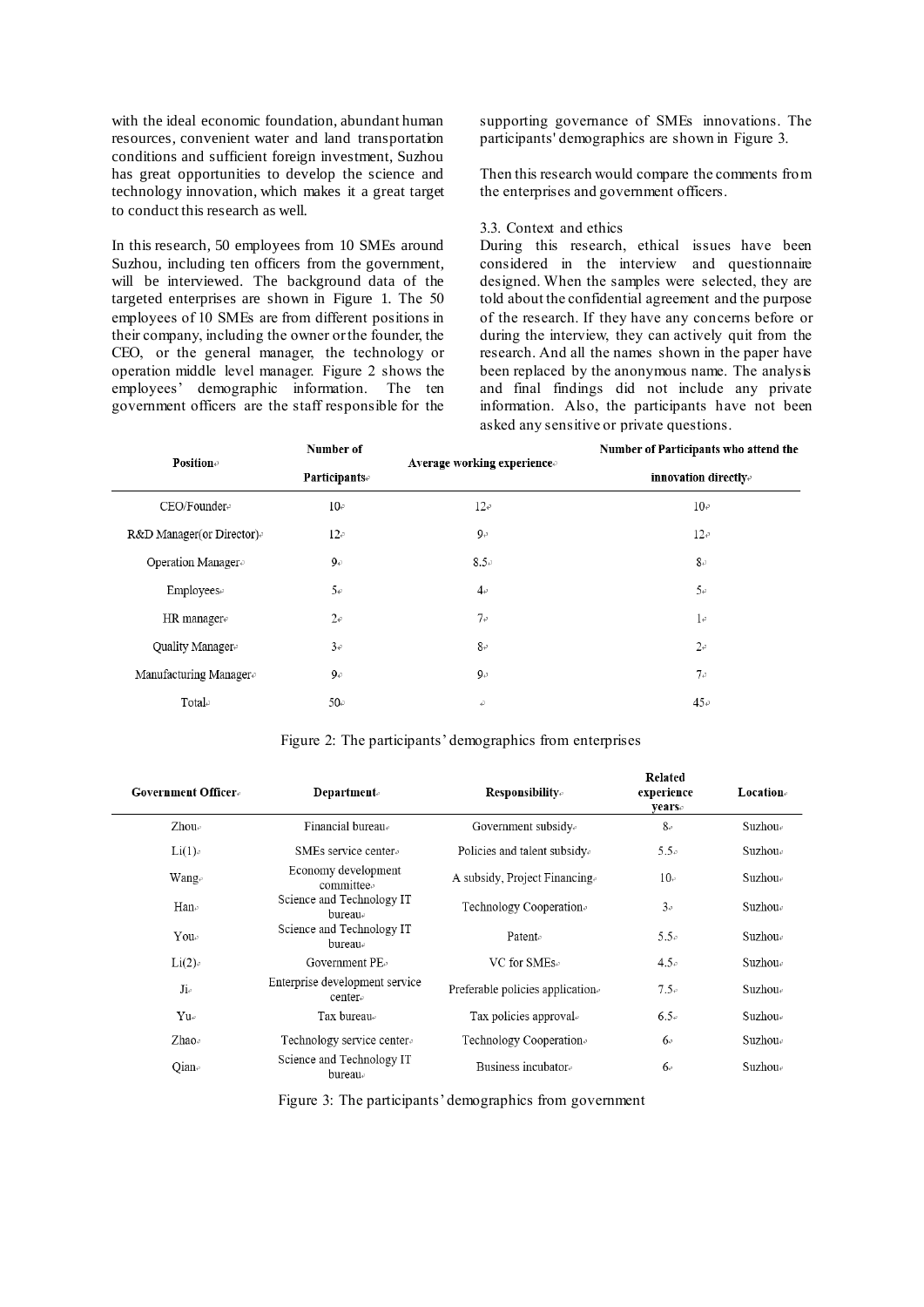## **4. RESEARCH FINDINGS**

The analysis approach was performed as follows. Firstly, single meaning words were abstracted from the interview recordings, such as "good working conditions", "harmonious working atmosphere" etc. but concluded the single meaning "innovation and R&D infrastructure or environment", from the multimeaning descriptions like "useful instrument or technical background of the co-workers". Secondly, combine abstracted words with similar meanings. The unrelated responses were subtracted from the information collected, like "good-good study, dayday up". Finally, the research concluded several findings from the surveyed information. The final valid keywords abstracted from the enterprises' interview information add up to 306, 209, from the government. This paper found three constructs from the interview, which are 'Innovation cooperation', 'innovation orientation' as well as a new concept

'intellectual property transaction platform' (IP transaction platform). The IP transaction platform is a platform that can provide financial support or other skills for entrepreneurs or talents to transform their intellectual achievements into new products, services or processes and then become a successful business.

#### **4.1 Innovation cooperation positively influences the innovation activities of SMEs**

Among the existing kinds of literature, few papers studied the relationship between the innovation cooperation and the innovation activities of SMEs. De Marchi (2012) and EmanueleGiovannetti (2017) indicated that cooperation had a positive impact on R&D and enterprises' innovation. This research obtains the same results in the innovation activities of SMEs. Specifically, innovation cooperation with the research institutions, the business partners in the supply chain, and the service intermediaries positively influence the innovation activities of SMEs.

| Participant  | Expression-                                                                  |  |  |
|--------------|------------------------------------------------------------------------------|--|--|
| Richard(CEO) | 1. The innovation investment is huge for our revenue. The investment does    |  |  |
|              | not only include the R&D infrastructure investment, now the most             |  |  |
|              | significant challenge for us is to attract the talent if there are excellent |  |  |
|              | cooperation opportunities with the research institution and university, but  |  |  |
|              | we can also have more innovation activities.                                 |  |  |
| Jackie(R&D)  | 1. Now we are not worried about the innovation capabilities, but we want     |  |  |
|              | to have more opportunities to cooperate with the suppliers or customers.     |  |  |
|              | Because sometimes when we have changed the new design. We should             |  |  |
|              | find the new suppliers or take some time to explain the new innovation       |  |  |
|              | thought to the suppliers or the customers in order to ensure the smooth of   |  |  |
|              | the supply chain.                                                            |  |  |
| Joe(Quality) | 1. Last year, we have a software update on our product, but the suppliers    |  |  |
|              | can not ensure the quality of raw material for the product, then the launch  |  |  |
|              | date of the new product was delayed for several months.                      |  |  |
|              | 2: Our new product software update was completed with the assistance of      |  |  |
|              | the local industry research institute.                                       |  |  |
|              |                                                                              |  |  |

Figure 4: The participants' expressions

4.1.1 Innovation cooperation with the research institutions

From the above interview quotation, SMEs are more eager for the innovation resources, because, in practice, the resources in the SMEs are always much scarcer than that of larger companies. How to obtain the sufficiently necessary resources used to innovations is a problem that should be solved by these SMEs. The third party plays some crucial roles in the innovation of the enterprises. These third parties include the intelligent property agents, the universities or academy institutions, or other industries associations. All of these third parties can form innovation networks for SMEs. These networks can extend and improve the SMEs' own resource base by introducing complementary contributions and resources (Davenport, 2006). At the same time, these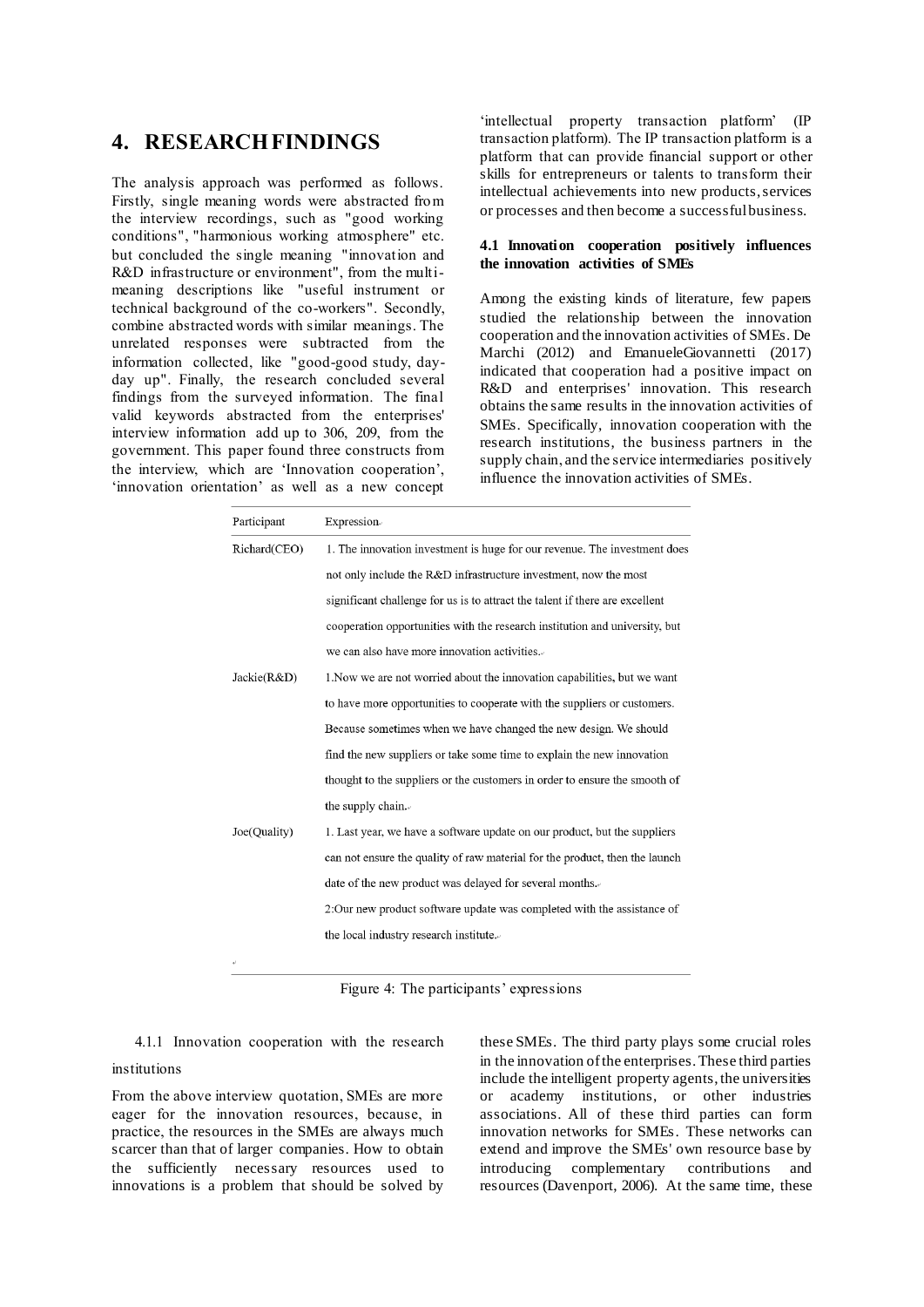organizations can reduce the cost incurred in the interenterprise resources match or exchange.

The related academy or the research institution has many theoretical research achievements ignored by the larger companies. These theoretical achievements also requir8e practice guidance from SMEs in order to produce more practical results. From this perspective, the research capability and innovation resources can be useful compensation to its owner's internal innovation team. It is assumed those SMEs and the related academy or research institution can exchange synchronously and freely through their cooperation relationships, which would improve the effectiveness and efficiency of the innovation development of SMEs.

4.1.2 Innovation cooperation with the business partners in the supply chain

Some studies indicated that collaborating with the business partners in the supply chain, such as suppliers, customers, or the competitors in the same or related industries, could improve enterpris es' chances of looking for outside innovation opportunities and responding to the dynamic market efficiently. (Dyer & Singh, 1998; Nooteboom, 1999). The greater cooperation with the upstream or downstream business partners can also exchange the resources, information, or innovation initiatives, making the enterprise obtain more core competence (Masten and Kim, 2015). Any SMEs are not an independent entity in the supply chain from the raw material to the final customers, so the innovation, no matter it is the product or process innovation, SMEs should conduct coordination with the suppliers or the customers. Therefore, the innovation cooperation from the supply chain business partners can assist the enterprise in managing more knowledge related to the innovation (Purwaningrum and Yaniasih, 2012). The cooperation also provides the opportunity for the partners to share the industry latest information (Du et al., 2012), smooth the supply chain (Ramanathan, 2013), which can reduce the innovation risk (Quoc Le et al., 2013) and increase the effectiveness and efficiency of the innovation.

Therefore, innovation cooperation with the supply chain partners would be considered as one of the crucial factors influencing the development of the innovation activities of SMEs.

But how to obtain the innovation information from the supply chain business partners has been ignored by the prior researches. Chen et al. (2009) indicated that one of supply chain effectiveness ensured the enterprises both maintain the transaction opportunity with the business partners and obtain the customers' expectations change timely. Therefore, the enterprise should exploit supply chain capability to look for innovation awareness, improve the efficiency of innovation activities and strengthen its competitive advantage by combining the value chain from the initial suppliers to the final customers.

Meanwhile, supply chain management can ensure the innovation information more complete and smooth the flow of goods. The resources are distributed among the enterprises within the supply chain loop. And these resources would strengthen the enterprises' capability to innovate and find new opportunities. Also, the resources are very important for enterprises to foster their core competencies and competitive advantages. In other words, the enterprises' boundaries are not limited due to the supply chain changing the innovation resources with the transactions flow. Especially when the enterprises have innovation in the product, it would depend on the cooperation in the production process. Then the supply chain capability can reduce the adoption period for the supplier to cooperate with the new product.

4.1.3 Innovation cooperation with the intermediary service business partners Some recent studies indicated that the outer connection of new enterprises could promote their external innovation search. Innovative search can be seen as a problem-solving activity that firms use to solve problems and create new products by combining knowledge elements. Through external innovation search, new enterprises can gain innovation capability by mastering the technology of other enterprises and organizations. However, under the business environment of globalization, it is characterized by the convergence of industries and rapid technological changes. No enterprise can grasp every opportunity it discovers or has sufficient resources to handle all opportunities. This is why innovative external search is becoming more and more important. Moreover, due to the limitation of internal resources, external innovation search is particularly important for SMEs. The expansion of the external search vision has played a positive role in the new product innovation from three aspects. Firstly, innovation is an information intensive activity. Information from the service intermediaries covers other firms' products and would make more innovation opportunities for SMEs. Secondly, the extended external search field can enrich the knowledge base of SMEs and provide more choices for an enterprise solution. Through external searches, the SMEs can add new elements to its knowledge reserve. It is easier for them to find new and effective combinations of these elements for innovation activities. Third, the broader range of external search horizons can help SMEs to identify external complementary resources and capabilities, which are most critical to their product innovation.

In fact, SMEs should have a unique advantage over those larger and more mature organizations. Since existing structures and norms constrain big enterprises, it may be difficult to find new uses of existing resources. SMEs can create new products by recombining the various knowledge elements in the external knowledge space, while SMEs are not limited to them.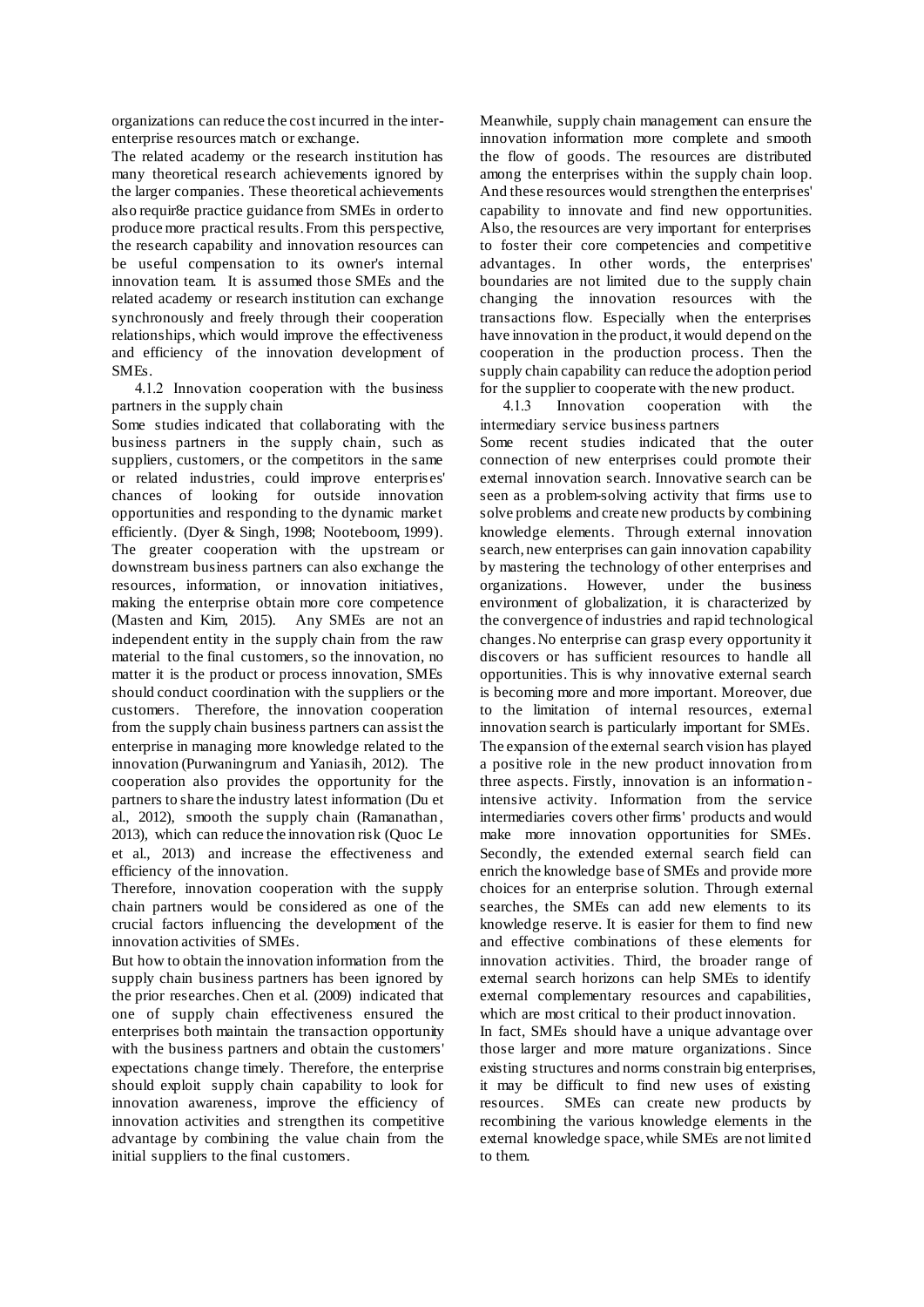But in practice, the SMEs' external innovation search may be very difficult to be carried out. Firstly, SMEs do not have a wide range of external search horizons because they do not have much external contact. They tend to rely on the personal network of entrepreneurs to discover opportunities. Secondly, the external innovation search cost would be too high for the SMEs to undertake. Due to limited resources, external searches may be too expensive for them. Additionally, the external search would consume more organizational resources and managers' time. SMEs must balance the cost and benefit of innovation search. But in today's dynamic and uncertain environment, this balance is difficult to achieve.

However, service intermediaries can help them achieve this balance. These intermediaries often serve the enterprise located within a certain region. Because of their frequent interaction with a large number of local enterprises and government, they have formed their own extensive network of relationships. They can often be considered as the warehouse with information, knowledge and opportunity. If SMEs are more closely linked to service intermediaries, the more likely the enterprises are indirectly connected to many parts of the social network of the region. In other words, the links to service intermediaries provide tickets for SMEs to enter local networks.

In the research, three of the sample enterprises have shown a similar linkage relationship with the service intermediaries. The research director of Enterprise D responded:

*"The accounting firm engaged has provided us the innovation financing opportunity for us when we want to initiate one production assembly line update."*

*"The technology consulting firm helps us to find the research team in the innovation of our current R&D system."*

Based on the above analysis, this research proposes the following propositions:

**The innovation cooperation with the supply chain business partners, the service intermediaries and the related research academy would improve the innovation of the small and medium enterprises.** 

#### **4.2 Entrepreneurial orientation positively influences the innovation activities of SMEs.**

In past literature, studies focused on the relationship between entrepreneurial orientation and performance, instead of innovation (Cemal Zehir, 2015). Birkinshaw (1997) indicated that entrepreneurial orientation is a concept related to decision making and strategic management at the enterprise level, which determines the main operation direction, activities and process of the enterprises. Lumpkin and Dess (1996) defined the entrepreneurial orientation, including three sub-level of implications . That is- innovation or proactiveness, leadership and risk undertaking.

Through the case research, it is found that entrepreneurial orientation drives technological innovation of small and medium-sized technological enterprises in three aspects: innovation, enterprising spirit and risk undertaking.

Schumpeter points out that innovation is reflected in "adopting a new production method", "developing a new product", "opening up a new market", "forming a new organization", and so on.

For example, the sample Enterprise-A is facing the intensive competition market in the electronic products industry globally. The enterprises have developed new products such as streaming media, service software, special disks and other new products through internal technological innovation. The successful development of these new products has further enhanced the core competitiveness of enterprises and also has obtained a competitive advantage. Through more than five years' development, this enterprise has become one of the tier 1 companies. The proactiveness and the entrepreneurial orientation makes the founders of the enterprise is not satisfied with the existing situation of the enterprise. In the interview, he responded:

*"I am not satisfied with the current production technology and design. We would change and update to the advanced version next year".*

In the research, Enterprise C is a domestic topclass wear-resistant material manufacturer. It was established by the founder ten years ago since the founder graduated from the university. The product is from his research dissertation in the university. Although it has become the leading enterprise in the industry, but it continues to pursue better. In the research interview, the founder responded:

*"I have my ambition to be a first-class enterprise since the first day when I established the enterprise. I think this is an important point leading the enterprise to achieve technological innovation many times."*

The sample enterprise E is the first high-tech enterprise specialized in the research, development and industrialization of chemistry printing material in China. The mission and vision of enterprise development are to be the best material supplier in the international chemistry printing industry. In the interview discussion, the board of directors respon*ded:*

*" When the Enterprise was founded, we stimulate the entrepreneur's innovation consciousness and keeps the enterprise alert to the market opportunity which has not been recognized before".*

Entrepreneurial orientation also embodies the capability of bearing the related risks. The founders of the CEO with a high level of entrepreneurial orientation should be willing to take risks. With the change of the business environment, the process of innovation is often faced with greater uncertainty. For example, in the research, the sample enterprise B is located in the corrosion detection industry, the industry has been experiencing the rapid upgrading of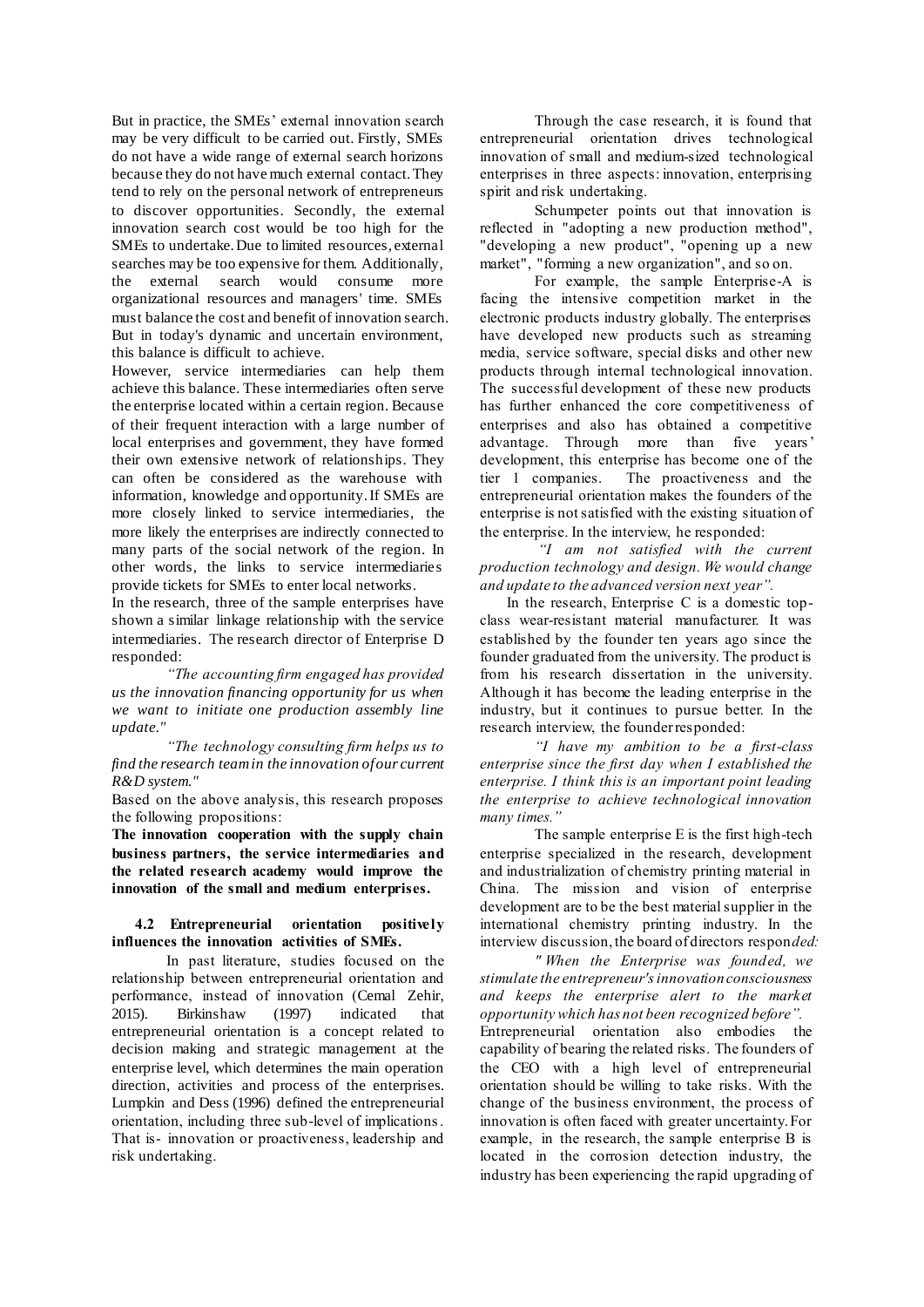technology and the short period of product replacement. Then the enterprise B is to be confronted with the large uncertainty in the implementation of technological innovation. The CEO of the enterprise responded in the interview:

*"Although there are great risks in technological innovation, once the products are not innovated, the products will gradually lose the market, and it will be difficult for enterprises to survive in the long run, and it is also necessary to take risks in order to survive and develop. "*

Based on the above analysis, this research proposes

the following propositions:<br> **Entrepreneurial** orientat **ENTER IS THE SOUL OF technological innovation. It can influence the innovation culture in the enterprise. Through innovation, leadership and risk-bearing, Entrepreneurial orientation drives the technological innovation of small and mediumsized technological enterprises. The stronger the entrepreneurial orientation, the more it will be able to drive the innovation of small and mediumsized scientific and technological enterprises.**

#### **4.3 The innovation capabilities positively influence the innovation activities of SMEs.**

The related industry technologies would be the innovation basis for the enterprises. Some of the past researches have shown that the technology capability was a determinant for the enterprise's innovation (Cohen and Levinthal, 1990; Fabrizio, 2009; Nieto and Quevedo, 2005).

Most innovation activities depend on employees and the internal capacities of the enterprise. Specifically, the core competence of science and technology-based SMEs are supported by technology, its continuous technological innovation depends on technology innovation capability, and the innovation capability depends on a research and development team composing of a group of technical innovation employees, which provides the core resources of technological innovation.

In the research, of which, four enterprises have a high level of innovation employees. For example, Enterprise A has abundant accumulation in the research, development and production of new chemistry printing materials, and it has the technology research and development team with a young doctor, master. The enterprise has the complete ability from product design, development to industrialization. At the same time, it is investing heavily in innovation activities every year, many of their technology and products are in the industry-leading level, and it has completely independent intellectual property rights. One of its employees in the interviews responded:

*"All of the team members are graduated from the first-class university or the research institution. They are smart and straightforward to communicate with the innovation idea."*

*"The meeting or discussion with the advanced high education level colleague would easily produce the innovation idea or research methodology."*

Enterprise D has very high-level R & D employees. All of them are all returned from abroad. The core R & D staff members have doctorate degrees and graduated from Australia National University, Royal Melbourne Polytechnic University and other internationally famous institutions. These high-level innovation employees have strong  $R \& D$  capability, remarkable technological innovation achievements. Now the enterprise has produced more than 20 invention patents.

Dewar and Dutton (1986) researched that difference in the number of professionals and professional groups within an enterprise change the depth and breadth of knowledge. The more experts it has, the wider the knowledge base it has. And a large number of experts can make new technologies and ideas easier to understand.

Due to the rapid technological upgrading and the need to master a large amount of new knowledge, on the one hand, enterprises need to recruit excellent technical R & D employees from domestic colleges and universities to enrich the R & D team. On the other hand, it is necessary to combine "invigorating" and "training" in the team and strive to build a "learning organization." Enterprises need to spend a certain amount of money every year to organize various learning activities to encourage R & D employees to participate actively, which would improve their R & D capabilities and increase the speed of technological innovation.

Based on the above analysis, this research proposes the following propositions:

**The innovation team is the implementer of technological innovation of SMEs, and innovation capability is the guarantee of the technological innovation drive of SMEs. The stronger the innovation capability is, the more it helps to drive the technology-based SMEs to implement the innovation.**

#### **4.4 The market demand and external competition positively influence the innovation activities of SMEs**

Market demand is the original driver of innovation of small and medium-sized science and technology enterprises. Any innovation is the application of new knowledge, technology and innovative ideas to new production, the management or sales patterns, create new products, thereby providing customers with better service quality. So the innovation would bring more market share and enterprise benefit. It influences the product, the price, the channel and the promotion of four aspects to varying degrees.

There are many kinds of literature on innovation in SMEs. For example, Chen Xiaohong (2008) studied the relationship between innovation and growth for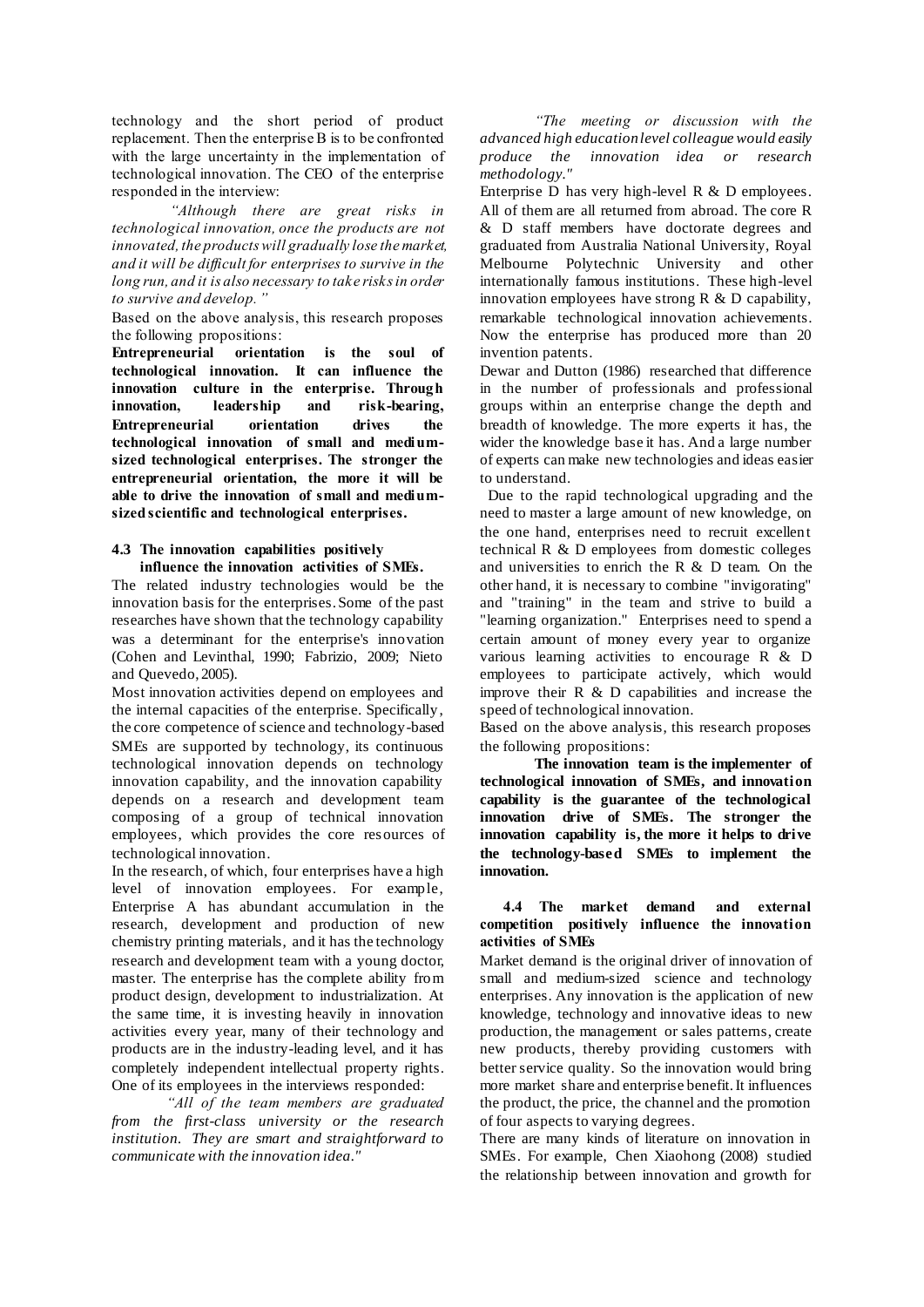small and medium-sized businesses. The empirical results showed that the growth strategy orientation of SMEs is based on marketing rather than technological innovation, which causes the relative neglect of innovation. The failure to deal with the relationship between marketing and innovation leads to the fact that their contribution to market performance is not outstanding.

Based on the previous discussion, marketing has a great influence on the enterprise's innovation. Because it is directly oriented to the market, and the innovation has played a great role in promoting the enterprise's profit growth and even its success.

Some scholars also illustrate the intermediary role of technological innovation between marketing and market performance through different studies. Bill et al. (2011) researched that innovation is a key factor in marketing ability, which can make enterprises play a better role in marketing and bring more returns to enterprises. In addition, some scholars believe that the relationship between market orientation and performance of innovation guides, and that the success of new products mostly originates from market orientation, which means that the marketing of enterprises can feedback information such as market orientation. Then innovation has a role to play between marketing and performance.

In other words, enterprises with good marketing ability can grasp technical market requirements faster and have a positive impact on market performance. At present, there are few kinds of literature to study the relationship between marketing capability and innovation and market performance for SMEs. Therefore, in the research on the marketing and performance of Chinese SMEs, it is necessary to take innovation as the intermediary variable between the two to help us study the survival of SMEs.

To a certain extent, the marketing reflects the customer demand and the supplied degree of the market, as well as the changing dynamics of the internal and external environment of the enterprise, according to which the enterprise can adjust and change the enterprise strategy. For example, the repositioning of consumer personnel will also lead to the development of the product itself according to customer and market demand in order to better adapt to its transformation to achieve a higher level of sales. Product development will also bring technological changes to the enterprise, which influences innovation input and technical staff input. At the same time, the realization of technological innovation will lead to higher product quality and lower production costs, thus bringing higher performance for enterprises.

In the research, for example, enterprise A has held the vision and the promise "Customer-centered and technological innovation as the cornerstones." 100% of the products provided to customers meet the special requirements stipulated in the relevant standards and contracts, and 100% of the information feedback from customers is responded to in a timely manner, so as to

develop products that meet the needs of the customers continuously and improve the performance of existing products. The sales manager of the enterprise responded:

*"We would feedback all of the information required by the customers to our team and another related department, which is useful for us to improve the innovation activities, and better the business process."*

The enterprise B insists on taking market development as the guide, focusing on the pipeline industry's technical equipment market, covering 15 provinces and municipalities of our country, extensively introducing and absorbing advanced foreign technology and equipment, and strengthening technology research and development. Now it has become a leading professional enterprise in the field of corrosion detection and evaluation. The CEO of the enterprise responded in the research:

*"One of our competitive product was from the idea of our competitors*

*." "The customers have helped us improved the product quality and sales business process."*

The enterprise C focus on the market demand development, its standard innovation process is before the development of new technology, the technical director leads some the innovation team to go deep into user research and listen to their opinions and suggestions on the technical requirements of products. After several years of development, the products are exported to Italy, Germany, Chile, Ukraine and many other countries. One of the employees responded:

*"All of the innovation ideas should come from the customer and market demand."*

*"The standard to justify the correctness of innovation is whether it is from the market."* Market competition forces technology-based SMEs to carry out technological innovation. One of the chief employees of enterprise A responded:

*"if the enterprise cannot improve the technology content of products through technological innovation, it will die in the long run."*

Market competition causes science and technology SMEs to produce a sense of crisis and sense of urgency, thus putting pressure into motive force. Because of the fierce competition in the market, small and medium-sized technological enterprises cooperate with institutions of higher learning, scientific research institutes and other institutions to carry out joint work and innovation.

For example, enterprise B cooperated with Tianjin University, Daqing oilfield design research institute and other famous research institutes, etc. Enterprise D work with Tsinghua university network multimedia laboratory and other famous institutions to carry out project cooperation, which is useful for them to obtain the international and domestic advanced technology. The director of enterprise C responded in the interview: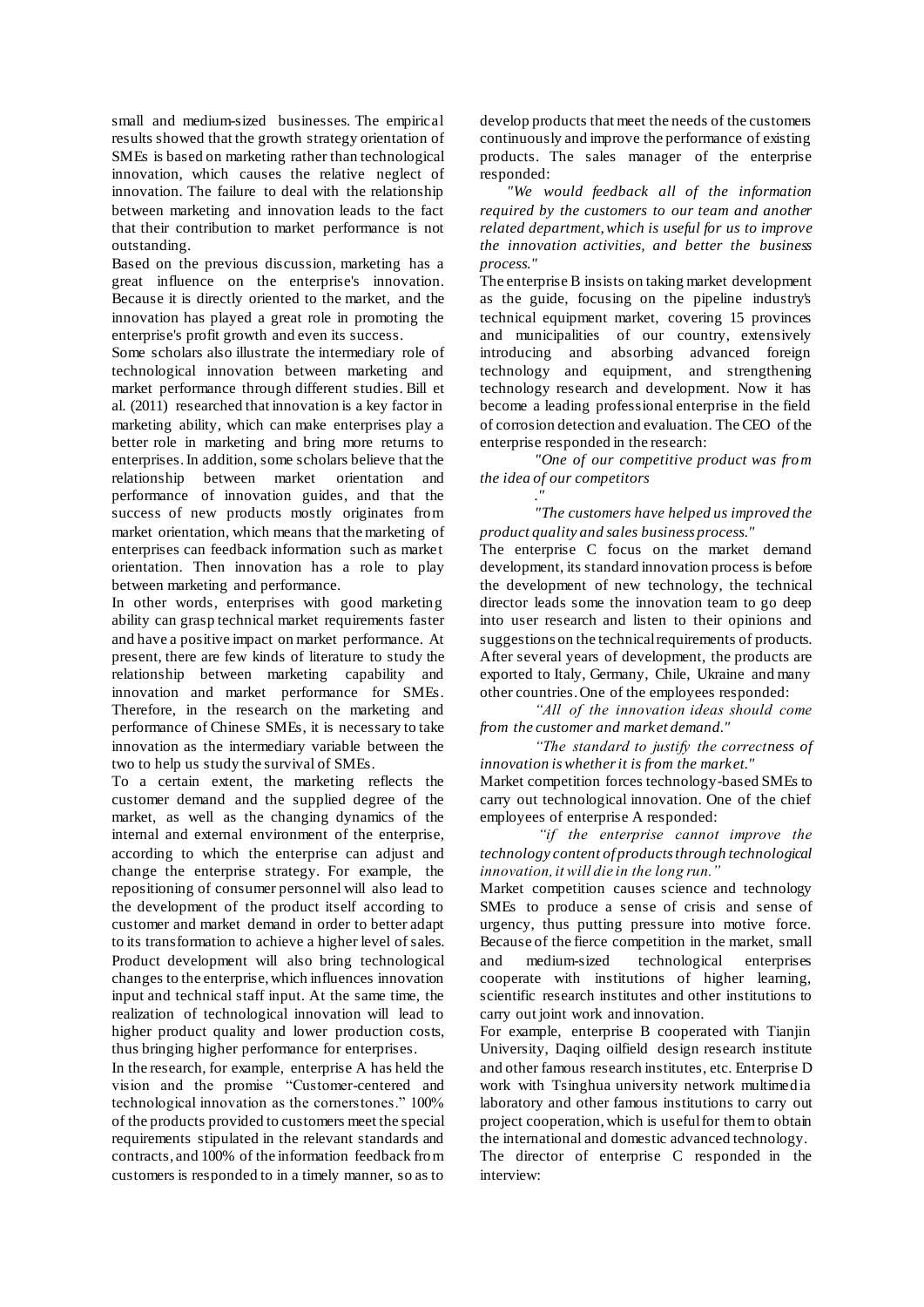*"If science and technology enterprises want to win the competition, we must achieve differentiation through technological innovation, and we should develop technological innovation faster and better than our competitors. Then the products of the enterprise can stand out in the market competition and gain a good reputation in the industry."*

The practice of the research shows that small and medium-sized technological enterprises take the market demand as the orientation, actively develop the technology innovation, and develop the products to meet the customer's demand, gain more market share and obtain more potential profits.

Based on the above analysis, this research proposes the following propositions:

**The market demand means the potential income, which drives the technology innovation of the SMEs of science and technology, and the market competition forms the pressure on the survival and development of the enterprise, and further drives the technological innovation of the SMEs based on the science and technology.**

#### **4.5 The influence of governance and management team on the innovation of SMEs**

Alejandro et al. (2009) indicated that SMEs provide a more direct environment to empirically test the impact of executive team characteristics on corporate strategy and performance compared to other enterprises. The management team's composition includes the sex difference (male, female), age, educational background and the working experience, etc.

Managers' experience and risk propensity would change with age. In general, older, long-serving managers have more experience. When they make decisions, they tend to be reluctant to try things they have never experienced and are more inclined to take conservative decision-making behavior. One the contrary, younger managers with less experience, are curious to try new things and are also eager to show their abilities. Hence, they are more willing to try high-risk strategic decision-making and innovative behavior.

The educational background of the management team can reflect managers' cognitive ability and show the ability to search and process complex information. These abilities of managers are positively related to their qualifications (Chen et al., 2008). On the one hand, the past research considers that the higher the education level of the management team members, the more able to accept the risk, and the easier it is to accept innovation. On the other hand, some scholars believe that managers with higher education can consider the surrounding environment more thoroughly and have a stronger ability to adapt to the environment. To sum up, highly educated managers are more willing to accept new ideas and be able to solve complex problems creatively.

At the same time, the executives tend to their own professional field when faced with strategic decisions.

Scholars found that the more senior executives with a background in science and engineering, the more likely they were to implement diversification strategies through innovation, while the more senior executives with financial backgrounds, the more inclined to adopt merger and acquisition to achieve diversification strategy. To sum up, executives tend to be familiar with the professional field when they make strategic decisions, so the decision-makers who adopt innovative strategies such as technological innovation have a professional background of scientific research and technology.

Heterogeneity is also considered as one of the main team characteristics influencing the quality of the management team. It refers to the differences in population background, important cognitive concepts and values among team members. At present, there are two opposite views on the influence of the heterogeneity of the executive team on the strategy. First, from a cognitive point of view, highly heterogeneous teams can more effectively identify new strategic opportunities and new economic changes (Alexiv,2010), which can help enterprises to carry out strategic change and strategic innovation. Second, in terms of the angle of social impact, highly heterogeneous teams can lead to intra-team conflict, resulting in slow decision-making and reduced strategic change (Hambrick, 1996). Carpenter (2001) researched that environmental uncertainty can adjust the relationship between the executive team's heterogeneity and the strategy of enterprise globalization. When environmental uncertainty is low, the senior management team's heterogeneity is positively related to the strategy. Otherwise, the heterogeneity is negatively correlated with strategy. In the research interview, most of the sample enterprises indicated the same idea about the management's function on the innovations. One of the R&D innovation department managers stated:

*"Although we did the R&D on the software, our team is much diversified, who come from different universities with the majors covering electronics, computers, machinery and even English."*

Some literature indicated that innovation investment could bring a high return and sustainable competitive advantage to enterprises, but innovation has the features of low success rate, long-period and slow effectiveness. Therefore, executives tend to reduce innovation investment to achieve their short-term target profits. Himmelberg et al. (1999) suggested that SMEs should implement equity or shares incentives to stimulate the middle or top managers to engage in more innovation activities.

In the research, the founder of enterprise B responded:

*"We have involved the innovation activities into the share options scheme plan, which is useful for the management team to implement the innovation plan and new ideas."*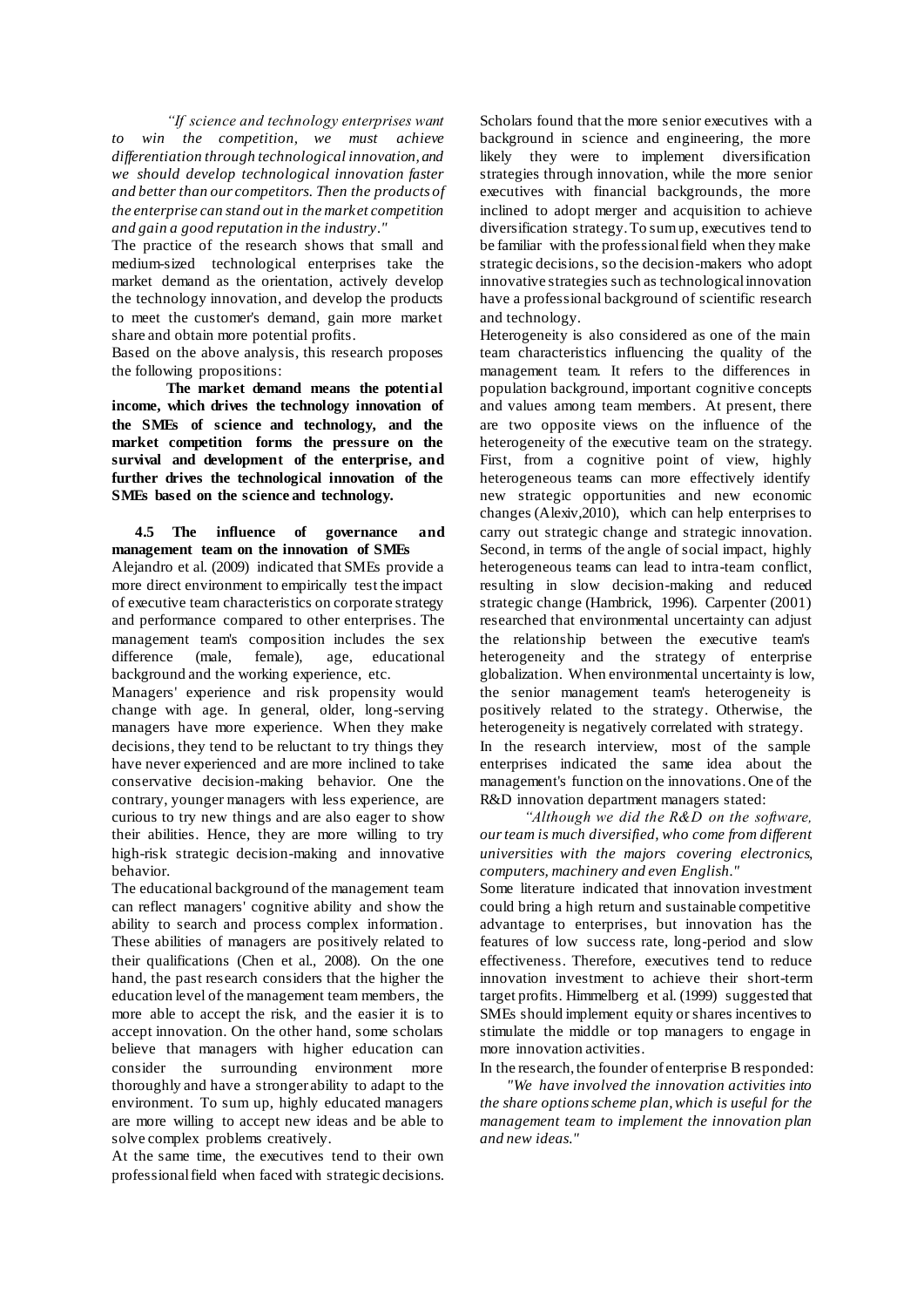A better structure of the management team can promote the learning atmosphere within the organization. The most fundamental purpose of organizational learning is to improve organizational effectiveness, make the organization achieve more profits, obtain more support, create, maintain and expand its own customer base.

Secondly, continuous learning can improve its strategic ability, enabling the organization to maintain an advantage in the competition and gain sustained profits in the long term.

While aiming to promote the investment of enterprise innovation and meet the sustainable development of enterprises, SMEs should gradually optimize the construction of the senior management team. From the point of view of promoting innovation, these enterprises should pay more attention to the younger structure and the stability of their team, and avoid the situation of the frequent turnover of other executives. At the same time, SMEs should address more about the executive's professional experience and education, knowledge background; they can hire people with a technical background. When implementing equity or share incentive, the SMEs should be more cautious and establish a good governance mechanism to avoid the problem of executive exit cover.

#### **4.6 The influence of government policies and tax incentives on the innovation of SMEs**

The relevant government policies support the technological innovation of SMEs. The government gives preferential tax benefit and project fund support to the technological innovation of small and mediumsized scientific and technological enterprises, which has greatly mobilized the enthusiasm of technological innovation of enterprises, and the innovation results have been fruitful.

SMEs need a large number of talents, material and financial resources in the stage of technology and innovation development, and in the later stage of innovation or production. Also, if the SMEs are continuing to lack of resources and financial support, it is difficult for them to make profits from forming patents or products, which would not be conducive to the development of high research and innovation. The government's supplementary policies send a signal to the SMEs, which makes them have a strong ability to raise funds, but this cannot fundamentally solve the financing problem for SMEs. SMEs also need to get more financial support from the financial markets . And a good financial environment created by the government can reduce the information exchange cost between investors and enterprises. In favor of SME financing, only when the financial environment and the government supplement are combined, it can better solve the problem of financing SMEs, and raise more funds for SMEs to carry out technological innovation.

Although the current financial environment in China is not very good, there are differences between regions, SMEs have a relatively low degree of knowledge and reputation, and their financial support is limited. However, with the continuous improvement of the degree of financial marketization and the slow resolution of corporate financing constraints, the government will continue to increase support to ensure the long-term development of SMEs.

However, the research found the different functions and responses from the government employees and the sample enterprises. The CEO of one enterprise responded:

*"The government gave us financial support at the beginning of the development, and also the special funding support for our innovation is very important."*

*"This year, the government offers many tax incentives for our innovation activities, especially for the R&D project. We can enjoy more tax benefit, which is one of the key factors influencing our continuing innovation activities."*

But the government staffs have a different view about the functions of the tax incentive and financial support for the innovation activities. The staff from local technology bureau response:

*"Some of the direct innovation funding is not valid in practice because the SMEs did not perform the innovation as they promised."*

*"The tax incentive can be more useful than the fundings because it is the longer term."*

Patents are important resources to bring sustainable competitive advantages to enterprises. SMEs have higher requirements for patents than traditional enterprises and need the protection of laws and regulations. The relevant laws and regulations of the government that provide protection to the technological innovation achievements of SMEs include intellectual property protection, technology contract law, patent law and so on. With intellectual property, technological innovation can be stimulated in enterprises.

Based on the field observations, this research proposed the following factors need to be taken into account: First, in order to help small and medium enterprises understand the latest preferential policies in related areas. The government should establish the related training courses for the SMEs about these policies. Secondly, to help SMEs get governmentfunded innovation projects, the government should have more central and local financial allocations for scientific and technological research and transformation. In order to cope with the financial crisis in recent years, most of the funds have been directed to large enterprises. Therefore, SMEs usually lack the ability to play games with large enterprises. Third, to give support to the enterprise's new product development, government policies, including tax incentives, government grants, etc., should be provided to enterprises' innovation activities.

According to the summary of the discussion above, the research proposed the following proposition: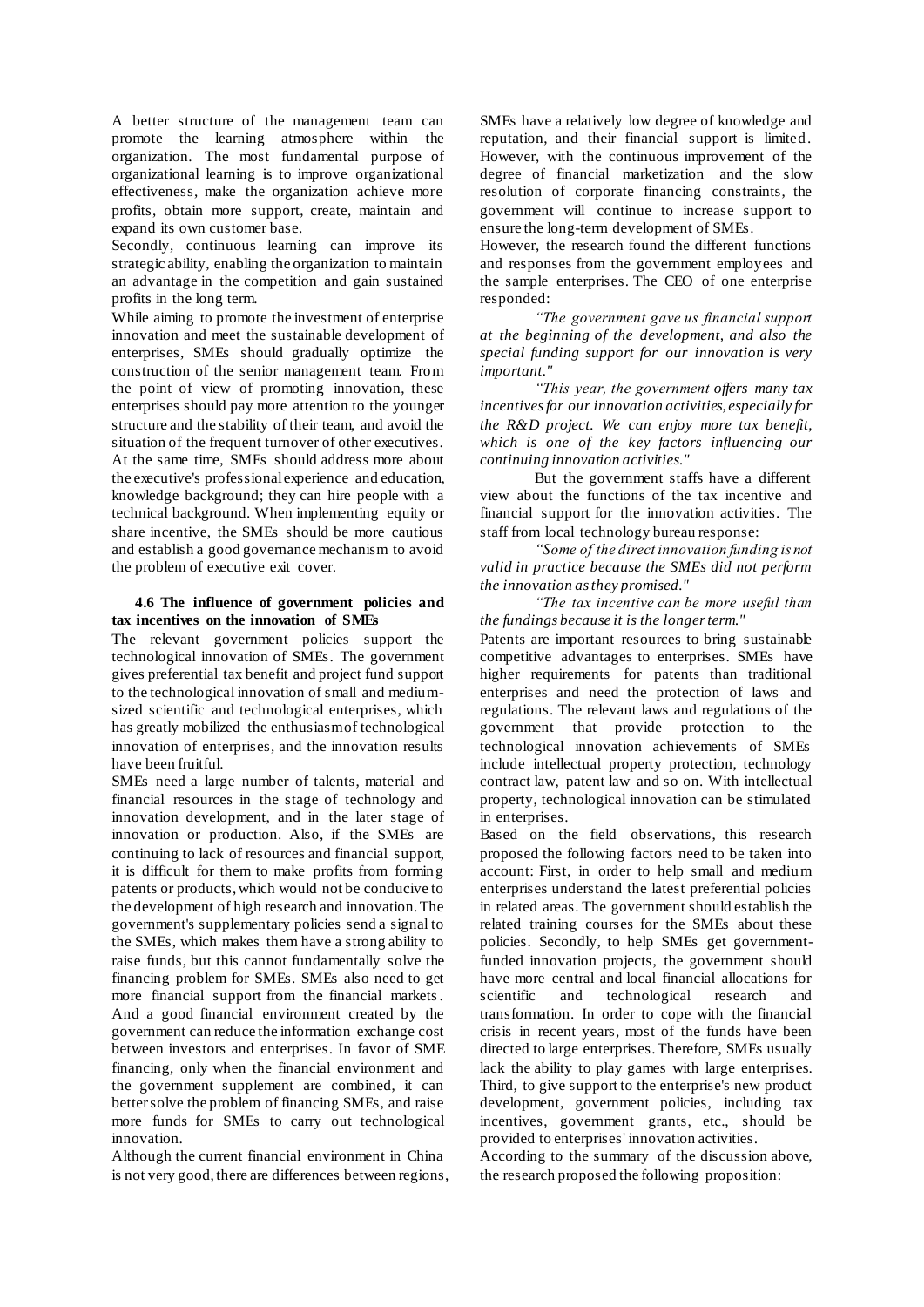**The relevant policies of the government provide support for technological innovation of small and medium-sized technological enterprises, and the relevant laws and regulations of the government provide protection for the achievements of technological innovation of SMEs of science and technology type. The greater the government policy support, the more perfect the laws and regulations, the higher the product polarity of driving technological innovation of small and medium-sized technological enterprises.**

#### **4.7 Presentation of entrepreneurship**

The research shows that entrepreneurship orientation, management team and governance, innovation capability, market demand and competition, government policies and regulations are the key driving factors of innovation in SMEs. In order to present the driving effect of these key factors on innovation more clearly, on the basis of summarizing the propositions obtained above, the driving factor model of innovation of SMEs is constructed. (SIM) model (Figure 5) shows that entrepreneurship orientation, innovation ability and management team are internal drive variables (internal drivers), market demand and competition. Government policies are external drive variables (external drivers).

Entrepreneurs are the advocates and organizers of technological innovation, and entrepreneurs are the soul of the technological innovation of SMEs. Entrepreneurship inspires the innovation team to implement technological innovation, and the R&D team is the implementer of technological innovation of SMEs, and R&D ability provides a guarantee for SMEs to implement technological innovation. Market demand means the potential benefits of technological innovation, which drives SMEs to actively develop new products when the products of enterprises are facing competition in the market. Technology-based SMEs must enhance their competitiveness through technological innovation. The relevant government policies support the technological innovation of SMEs, and the relevant government laws and regulations protect technology-based SMEs' technological innovation achievements. Government policies and regulations further drive SMEs to carry out innovation.



#### Figure 5: SIM model

From the above analysis, the conclusion from the enterprises and the government is different. Now the government is paying more attention to the direct government subsidies and tax incentives to the innovation activities. But this is not the first priority from the conclusion of the enterprises. Jen-Yi Chen (2018) indicated that the government should never use both types of subsidies simultaneously for any costreduction research and development (R&D) effort. The unclear subsidy and not timely following up audit would cause the ineffectiveness and inefficiency of the government grants. The fact that government subsidies to enterprises have not really been used for innovative activities also shows that enterprises have deliberately applied for patents in order to obtain more preferential policies. So how many patents cannot completely reflect the enterprise's technological innovation ability. Moreover, the influence of government subsidy is ineffective. Government allocating resources to support some industries and enterprises selectively is likely to put other industries and enterprises at a disadvantage (Joseph and Johnston 1985). For example, some of the tax incentives proposed in China can not be adopted in certain industries. The facilitative government attempts to promote innovation by constructing institutions conducive to fostering a healthy culture and by aiming policies at overcoming obstacles to private investment in innovation instead of directly influencing the innovation behavior through highly interventionist measures (Sharif and Baark, 2009). Jue (2017) compares the government between HK and Singapore. However, very few studies have taken government intervention as a whole and assessed its overall impact on innovation, which is difficult because of the national innovation system's complexity, the variance across regions in the country, and the mixed roles of government at different levels.

## **5. CONCLUSION**

#### **5.1 Conclusion**

In order to survive and thrive under the background of the current global economic transition, the Chinese government is trying to keep up with the trend and maintain the core competitiveness through innovation. High-tech SMEs, as the main carriers of science and technology transformation, plays a significant role in the innovation. However, with insufficient government support, financial resource and talent, their innovation motivation is not strong. Therefore, how to build and develop innovation capability is a huge challenge for high-tech SMEs.

This research purpose is to find the key factors driving High-tech SMEs to carry out technological innovation. The method this research employs is a qualitative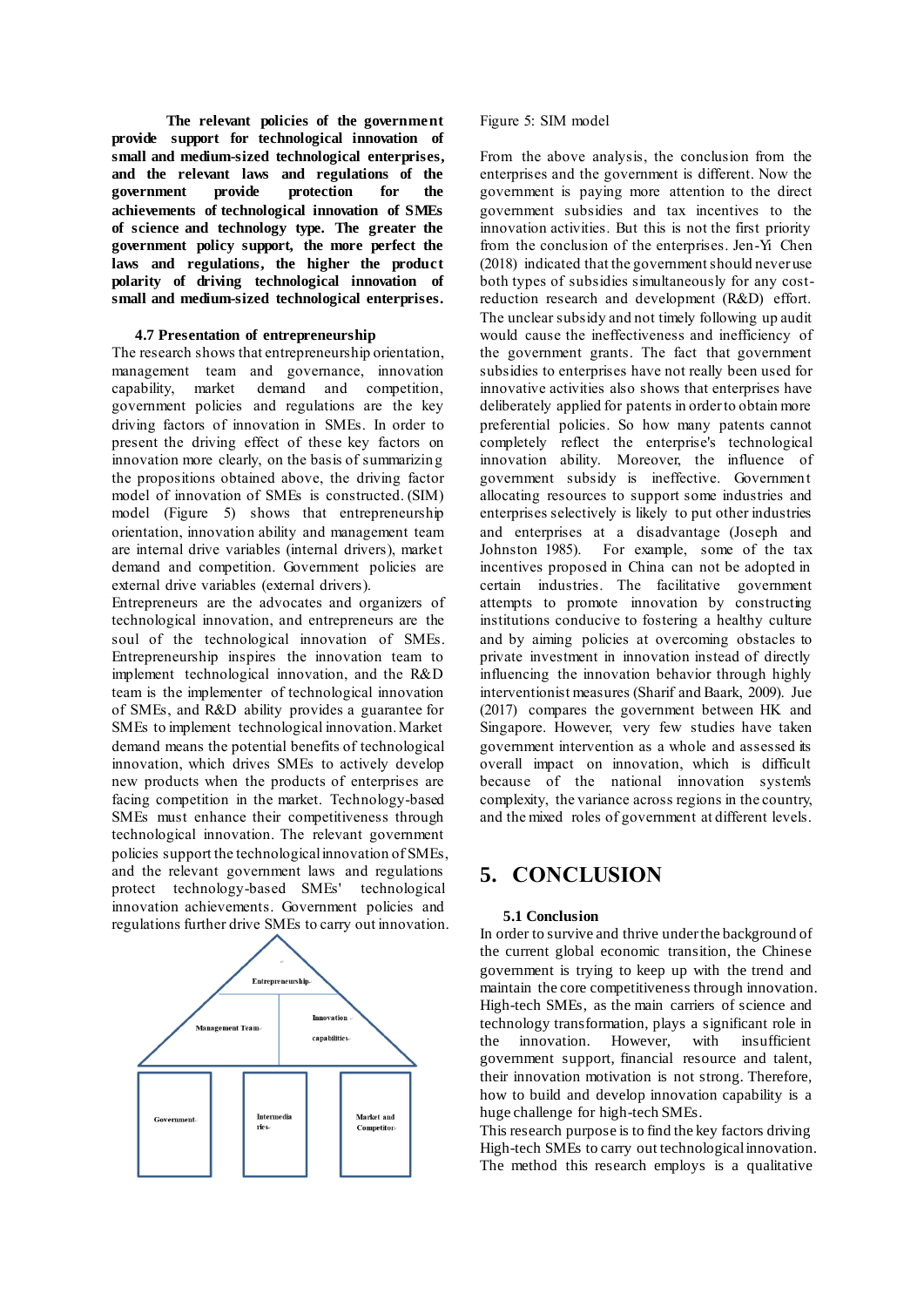approach based on the interview with the owners or the management of SMEs located around Suzhou city. The research result indicated that entrepreneurship orientation, management team and governance, innovation capability, market demand and competition, government policies and regulations are the key driving factors of innovation in SMEs.

Based on the discussion in the paper, particularly in Section 4 and 5, the government should consider the different incentive tools to help the innovation of SMEs within the local regions:

Firstly, in the regions with a higher level of financial development, the government may reduce direct subsidies, but adopt preferential policies such as taxation to enable the market to play an active role in technological innovation of enterprises in order to improve the efficiency of enterprise innovation. Besides, direct financial support to the innovations of SMEs, the government can consider other similar fiscal support policies. Some of the developed countries have begun to strengthen financial policy support for innovative, technology-oriented SMEs. Their financial support always includes two methods. The first is direct financial support.

Secondly, the government should establish the transaction platform to help innovative entrepreneurs translate their intellectual achievements into successful business enterprises, and the government uses the skills and knowledge of the enterprise, experienced executives, new products, Commercial feasibility tests of processes or services and early commercialization processes provide financial support to assist the innovative entrepreneurs in developing new products, processes or services and making them marketable.

Thirdly, the government usually has a huge purchasing capacity, and government procurement in a specific field, especially the one with innovative requirements, can greatly enhance the innovation ability in this field.

At the same time, it is worth noting that non-R&D innovation, although such innovation is not based on R&D activities, it does require creativity and novelty. At the beginning stage, because it is limited to the weakness of its own R & D ability and resources. It is undoubtedly a realistic choice for SMEs to adopt non-R & D innovation as the main innovation mode. In the process of non-R & D innovation activities, enterprises need to improve the whole innovation process and innovation system through continuous learning, digestion and absorption, so as to continuously enhance the innovation ability of enterprises. After surviving in the market competition, standing on the heel, and accumulating a certain foundation of  $R \& D$  and innovation ability, we gradually increase the ratio of innovation activities based on technology and R  $\&$  D, to maintain the development and growth of the enterprise. The method can assist the SMEs to win a sustained competitive advantage.

#### **5.2 Intended contributions**

The research can show the relative importance of each factor, which could give the guidance for the SMEs to think further how to develop the innovation culture within their team, and how to organize the innovation in the enterprises. The proposed model ("SIM") could provide guidance to the local government on how to adopt the related approaches to encourage the SMEs forward to innovation. Also, the purpose of this research result can help other scholars prepare the quantitative relationship between these factors.

#### **5.3 Research limitations**

Due to the limited research resources and the samples. only limited research samples are adopted in this paper. The samples might not be very typical. In the future, the research can involve more high tech SMEs, or the research could be performed within different industries. More samples research could prove the factor mentioned in this paper further and more persuasive.

Secondly, when the research is performed, it is found that some employees from the enterprises are not clear about the concept the innovation. Sometimes, they have mistaken the innovation with R&D. Then sometimes, even there are many innovative developments in their enterprises, but they can not find them. So this would lead to the error response to the questionnaires. Finally, in order to verify the influencing degree of each factor found in the research, quantitative research can be used to prove the relationships among these factors.

#### **Acknowledgment**

This research s partly supported by VC Research, with grant number VCR 0000032.

#### **REFERENCES**

A. Conte, M. Vivarelli(2014): Succeeding in innovation: Key insights on the role of R&D and technological acquisition drawn from company data. In: Empirical Economics, 47 (4), 1317-1340

Adler, P. S., & Shenbar, A. (1990). Adapting your technological base: The organizational challenge. Sloan management review, 32(1), 25-37.

Alejandro et al. (2009): The influence of top management teams in the strategic orientation and performance of SMEs. In: British Journal of management, 20,581-597

Alexiv et al. (2010): Top management team advice seeking and exploratory innovation the moderating role of TMT heterogeneity. In: Journal of Management Studies, 47,1343-1364

A. Zemplinerová (2010): Innovation activity of firms and competition. In: Politická Ekonomie, 58 (6), 747-760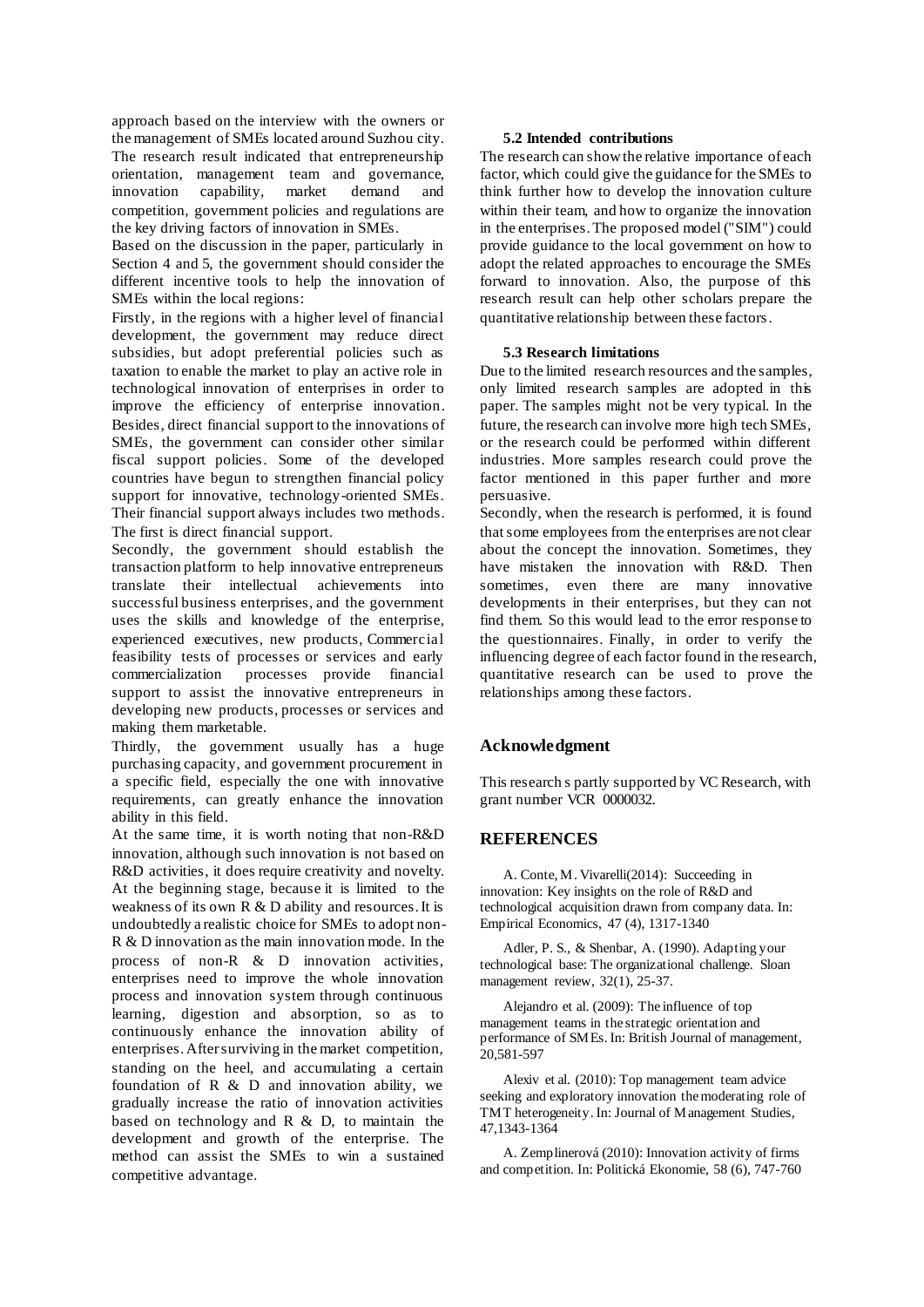A. Zemplinerová, E. Hromádková (2012): Determinants of innovations. In: Prague Economic Papers, 4, 487-503

Bill Merrilees et al (2011): Marketing capabilities: antecedents and implications for B2B SME performance.

In: Industrial Marketing Management, (40) ,368 - 375.

Birkinshaw, J. (1997). Entrepreneurship in multinational corporations: The characteristics of subsidiary initiatives. Strategic management journal, 18(3), 207-229.

B. Lokshin, A. van Gils, E. Bauer (2009): Crafting firm competencies to improve innovative performance. In: European Management Journal, 27, 187-196

B. Nooteboom (1999): Innovation and inter-firm linkages: New implications for policy. In: Research Policy, 28 (8), 793-805

B. Piqueras-Fiszman (2015): Open-ended questions in sensory testing practice J. Delarue, B. Lawlor, M. Rogeaux (Eds.), Rapid sensory profiling techniques, Woodhead Publishing. 247-267,

B. Van Dijk, R. Den Hertog, B. Menkveld, D. Thurik (1997): Some new evidence on the determinants large and small firm determinants. In: Small Business Economics, 9 (4), 335-343

Cemal Zehir, Esin Can, Tugba Karaboga (2015): Procedia - Social and Behavioral Sciences, 210, 358-367

Chen et al. (2008): Background characteristics of Entrepreneurial population and the Choice of diversification Strategy: an empirical study based on Panel data of listed companies in China, In: Management World, 5, 124-133.

Chinese statistics year book (2016). National Bureau of Statistics of China. In:http://www.stats.gov.cn/tjsj/ndsj/2011/indexeh.htm accessed on 1 February 2020.

C.M. Christensen, R.S. Rosenbloom (1995): Explaining the attacker's advantage: technological paradigms, organizational dynamics, and the value network. In: Research Policy, 24 (2) , 233-257

C.Y. Lee (2009): Competition favours the prepared firm: Firm's R&D response to competitive market pressure. In: Research Policy, 38, 861-870

CY. Tsai, J.S. Horng, C.H. Liu, D.C. Hu (2015): Work environment and atmosphere: the role of organizational support in the creativity performance of tourism and hospitality organizations. In: Int. J. Hosp. Manag., 46, 26- 35

Dewar R, Dutton J.(1986): The adoption of radical and incremental innovation: An empirical analysis[J]. Management Science, 32(11), 1422-1433.

Dosi G (1988): The nature of innovative process, In: Technical Change and Economic Theory. London: Frances Pinter.

E. Belsowics, A. Jakubiak (2009): Determinants of firms innovation. In: Konteckscies Posiomo, 2009 (November)

E.B. Roberts (1991): Entrepreneurs in High Technology: Lessons from MIT and Beyond. In: Oxford University Press, New York

E. Brouwer, A. Kleinknecht (1996): Firm size, small businesses presence and sales of innovative products. In: Small Businesses Economics, 8 (3), 189-201

Eisenhardt K M. (1989): Building theories from case study research. In: The Academy of Management Review, 14(4):532-550.

E. Lorenz (2014): Do credit constrained firms in Africa innovate less? A study based on nine African nations. In: GrEDEG Working Paper, No. 2014–29

E. Mahendra, U. Zuhdi, R. Muyanto (2015): Determinants of firm innovation in Indonesia: Role of institution and access to finance. In: Economic and Finance in Indonesia, 3, 149-160

Emanuele Giovannetti, Claudio A. Piga (2017): The contrasting effects of active and passive cooperation on innovation and productivity: Evidence from British local innovation networks, In: International Journal of Production Economics, 187, 102-112

F.O. Dotun (2015): The key determinants of innovation in SMEs in south-western Nigeria. In: European Scientific Journal, 11 (13), 438-441

F. Purwaningrum, H.D. Yaniasih (2012): Knowledge flow in the academia-industry collaboration or supply chain Linkage? Case study of the automotive industries in the jababeka cluster. In: Procedia Soc. Behav. Sci., 52, 62- 71

Garcia, R., & Calantone, R. (2002). A critical look at technological innovation typology and innovativeness terminology: a literature review. Journal of Product Innovation Management: An international publication of the product development & management association, 19(2), 110-132.

G. Cerulli, B. Poti (2008): Evaluating the effect of public subsidies on firm R&D activity: An application to Italy using the Community Innovation Survey. In: Working Paper CERIS-CNR, Anno 10

G.M. Grossman, E. Helpman (1994): Endogenous innovation in the theory of growth. In: Journal of Economics Perspective, 1, 23-44

G.S. Van der Vegt, O. Janssen (2003): Joint impact of interdependence and group diversity on innovation. In: Journal of Management, 29 (5) ,729

G. Vakhitova, T. Pavlenko (2010): Innovation and productivity: A firm level study of Ukrainian manufacturing sector. In: Working Paper No. 27

Hambrick et al (1996): The influence of Top management team heterogeneity on firms' competitive moves, In: Administrative science quarterly, 4(41), 659- 684

H. Chen, P. Daugherty, A. Roath (2009): Defining and operationalising supply chain process integration. In: J. Bus. Logist., 30 (1) ,63-84

H. Dadfar, et al (2013): Linkage between organizational innovation capability, product platform development and performance: The case of pharmaceutical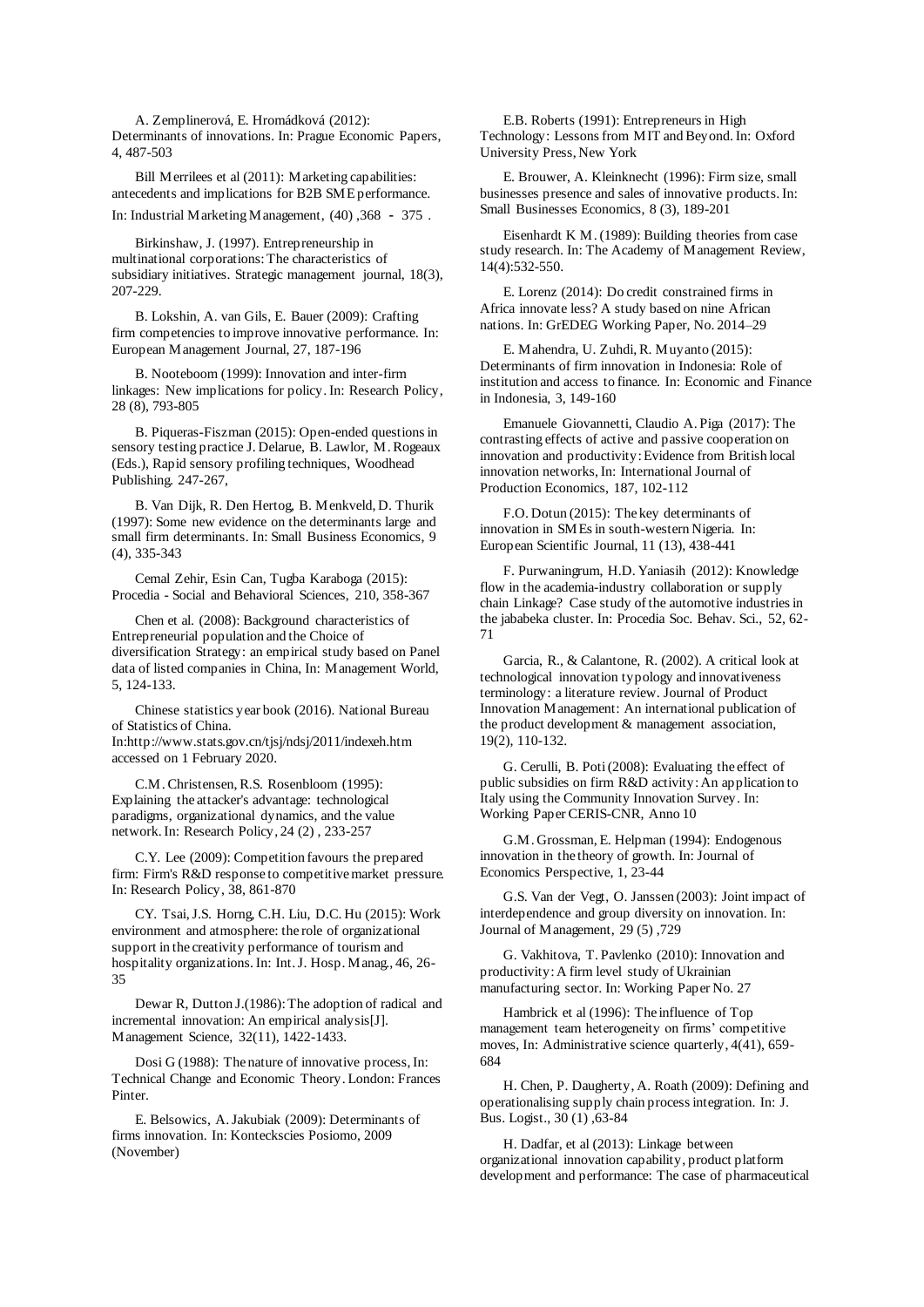small and medium enterprises in Iran. In: Total Quality Management and Business Excellence, 24 (7–8) , 819-834

He JM (2016). The contribution and role of China's high-tech industry to economic growth. China Economy and Trade, (13), 45-45.

Henry Etzkowitz, Loet Leydesdorff (2000): The dynamics of innovation: from national systems and mode 2 to a triple helix of university–industry–government relations. In: Res. Policy, 29 (2) , 109-123

Himmelberg et al. (1999): Understanding the determinants of managerial ownership and the link between ownership and firm performance. In: Journal of Financial Economics, 53(3),353-384.

H.J. Cho, V. Pucik (2005): Relationship between innovativeness, quality, growth, profitability, and market value. In: Strategic Management Journal, 26, 555-575

H. Lööf, A. Heshmati (2003): The link between firmlevel innovation and aggregate productivity growth: A cross-country examination, In Research Evaluation, 12 (2), 131-147

H. Quoc Le, S. Arch-int, H.X. Nguyen, N. Arch-int (2013): Association rule hiding in risk management for retail supply chain collaboration. In: Comput. Ind., 64 (7), 776-784

J. Artes (2009): Long-run versus short-run decisions: R&D and market structure in Spanish firms. In: Research Policy, 38, 120-132

J. Choi (2015): Create or buy? Internal vs. external source of innovation and firms productivity. In: TMCD Working Paper, No. 67

J. Mairesse, P. Mohnen (2005): The importance of R&D for innovation. In: Journal of Technology Transfer, 30, 183-198

Johne, A., & Storey, C. (1998). New service development: a review of the literature and annotated bibliography. European Journal of Marketing.

K.A. Bantel, S.E. Jackson (1989): Top management and innovations in banking: does the composition of the top team make a difference? In: Strategic Management Journal, 10 (S1), 107-124

K.A. Masten, S.L. Kim (2015): So many mechanisms, so little action: the case for 3rd party supply chain coordination. In: Int. J. Prod. Econ., 168 (1), 13-20

Jensen M, Johnson B, Lorenz, E, et al. (2007): Forms of knowledge and modes of innovation. In: Research Policy, 2007(36), 680-693.

Jen-Yi Chen, Stanko Dimitrov, Hubert Pun (2018): The impact of government subsidy on supply Chains' sustainability innovation, In Omega, In press, corrected proof, Available online 7 July 2018

J.H. Dyer, H. Singh (1998): The relational view: Cooperative strategy and sources of interorganizational competitive advantage. In: The Academy of Management Review, 23 (4), 660-679

JingJing Zhang, Jiancheng Guan (2018): The timevarying impacts of government incentives on innovation, In: Technological Forecasting and Social Change, 135, 132-144

J. Lerner(2000): The government as venture capitalist: the long-run impact of the SBIR program. In: J. Private Equity, 3 (2), 55-78

J.C. Guan, R.C. Yam (2015): Effects of government financial incentives on firms' innovation performance in China: evidences from Beijing in the 1990s. In: Res. Policy, 44 (1), 273-282

Jue Wang (2018): Innovation and government intervention: A comparison of Singapore and Hong Kong. In: Research Policy, 47(2),399-412

K.R. Fabrizio (2009): Absorptive capacity and the search for innovation, In: Research Policy, 255-264

K. Rosing, M. Frese, A. Bausch (2011): Explaining the heterogeneity of the leadership-innovation relationship: Ambidextrous leadership. In: The Leadership Quarterly, 22 (5), 956-974

Kuratko, D. F., Covin, J. G., & Hornsby, J. S. (2014). Why implementing corporate innovation is so difficult. Business Horizons, 57(5), 647-655.

L. Dahlander, D.M. Gann (2010): How open is innovation? In: Research Policy, 39 (6) , 699-709

L.D. Qiu, Z. Tao (1998): Policy on international R&D cooperation: subsidy or tax? In: Eur. Econ. Rev., 42 (9) , 1727-1750

L. Halpem, B. Murakozy (2009): Innovation, productivity and exports: The case of Hungary

Lumpkin, G.T. & Dess, GG (1996), Clarifying the entrepreneurial orientation construct and linking it to performance, In: Academy of ManagementReview, 21(1): 135–173.

MA Carpenter et al. (2001): Top management teams global strategic posture and the moderating role of uncertainty, In: Academy of management journal, 3(44), 533-545.

M.D. Mumford, B. Licuanan (2004): Leading for innovation: Conclusions, issues, and directions. In: The Leadership Quarterly, 15 (1), 163-171

M. Nieto, P. Quevedo (2005): Absorptive capacity, technological opportunities, knowledge spillovers and innovative efforts, In: Technovation, 25, 122-130

Naubahar Sharif, Erik Baark (2009): Understanding the dynamism in Hong Kong's innovation environment, In Knowl. Based Innov. China, 1 (1), 56-75

R.A. Joseph, R. Johnston (1985): Market failure and government support for science and technology: economic theory versus political practice. In: Prometheus, 3 (1), 138- 155

R. Griffith, E. Huergo, J. Mairesse, B. Peters (2006): Innovation and productivity across four European countries, In Oxford Review of Economic Policy, 22 (4), 483-498

R.R. Nelson (1959): The simple economics of basic scientific research, In: Journal of Political Economy, 67 (3), 297-306

R.Richard Nelson (1993): National Innovation Systems: a Comparative Analysis. In: Oxford University Press